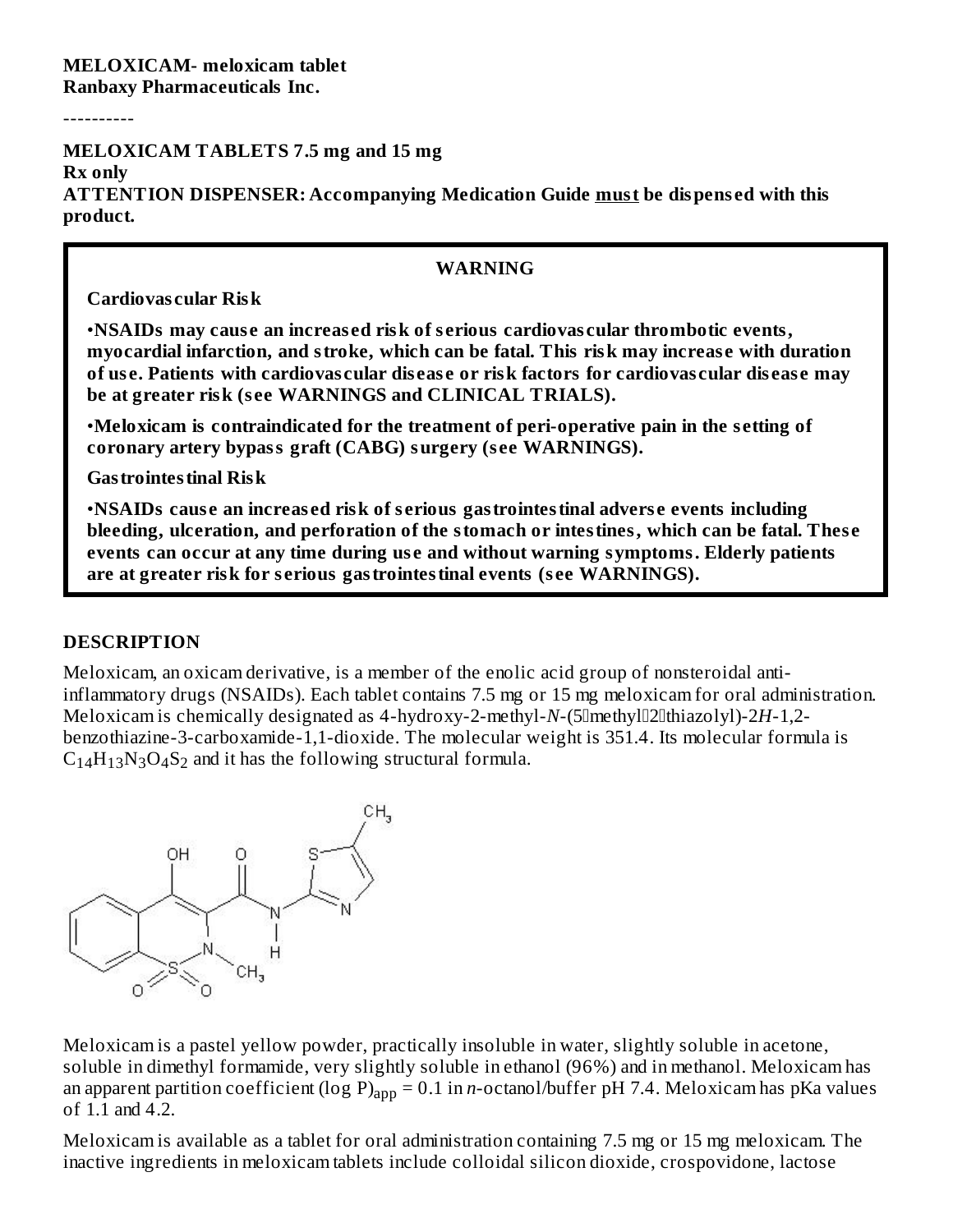monohydrate, magnesium stearate, microcrystalline cellulose, povidone and sodium citrate dihydrate.

### **CLINICAL PHARMACOLOGY**

#### **Mechanism of Action**

Meloxicam is a nonsteroidal anti-inflammatory drug (NSAID) that exhibits anti-inflammatory, analgesic, and antipyretic activities in animal models. The mechanism of action of meloxicam, like that of other NSAIDs, may be related to prostaglandin synthetase (cyclo-oxygenase) inhibition.

#### **Pharmacokinetics**

#### *Absorption*

The absolute bioavailability of meloxicam capsules was 89% following a single oral dose of 30 mg compared with 30 mg IV bolus injection. Following single intravenous doses, dose-proportional pharmacokinetics were shown in the range of 5 mg to 60 mg. After multiple oral doses the pharmacokinetics of meloxicam capsules were dose-proportional over the range of 7.5 mg to 15 mg. Mean C $_{\rm max}$  was achieved within four to five hours after a 7.5 mg meloxicam tablet was taken under fasted conditions, indicating a prolonged drug absorption. With multiple dosing, steady state concentrations were reached by Day 5. A second meloxicam concentration peak occurs around 12 to 14 hours post-dose suggesting biliary recycling.

|                                      | <b>Single Dose</b>                      |                                          |                                      |                              |                                                           |  |
|--------------------------------------|-----------------------------------------|------------------------------------------|--------------------------------------|------------------------------|-----------------------------------------------------------|--|
| Pharmacokinetic<br>Parameters (% CV) | <b>Healthy male</b><br>adults $(Fed)^2$ | <b>Elderly</b><br>$ males(Fed)2 females$ | <b>Elderly</b><br>(Fed) <sup>2</sup> | (Fas ted)                    | Renal failure Hepatic<br>Exated\insufficiency<br>(Fasted) |  |
|                                      | $7.5 \text{ mg}^3$ tablets              | 15 <sub>mg</sub><br>capsules             | $15 \text{ mg}$<br>capsules          | 15 <sub>mg</sub><br>capsules | 15 mg capsules                                            |  |
| N                                    | 18                                      |                                          |                                      | 12                           | 12                                                        |  |
| $C_{\text{max}}$ [mcg/mL]            | 1.05(20)                                | 2.3(59)                                  | 3.2(24)                              | 0.59(36)                     | 0.84(29)                                                  |  |
| t <sub>max</sub> [h]                 | 4.9(8)                                  | 5(12)                                    | 6(27)                                | 4(65)                        | 10 (87)                                                   |  |
| $t_{1/2}$ [h]                        | 20.1 (29)                               | 21 (34)                                  | 24 (34)                              | 18 (46)                      | 16 (29)                                                   |  |
| $CL/f$ [mL/min]                      | 8.8(29)                                 | 9.9(76)                                  | 5.1(22)                              | 19 (43)                      | 11 (44)                                                   |  |
| $\rm V_{z}/f^{4}$ [L]                | 14.7 (32)                               | 15(42)                                   | 10(30)                               | 26 (44)                      | 14 (29)                                                   |  |

#### **Table 1 Single Dos e and Steady State Pharmacokinetic Parameters for Oral 7.5 mg and 15 mg Meloxicam (Mean and % CV) 1**

The parameter values in the Table are from various studies **1**

<sup>2</sup> not under high fat conditions

Meloxicam tablets **3**

 $4 \text{ Vz/f} = \text{Dose}/(\text{AUC} \cdot \text{K}_{\text{el}})$ 

# *Food and Antacid Effects*

Administration of meloxicam capsules following a high fat breakfast (75 g of fat) resulted in mean peak drug levels (i.e.,  $\rm{C_{max}}$ ) being increased by approximately 22% while the extent of absorption (AUC) was unchanged. The time to maximum concentration (T $_{\rm max}$ ) was achieved between 5 and 6 hours. No pharmacokinetic interaction was detected with concomitant administration of antacids. Based on these results, meloxicam can be administered without regard to timing of meals or concomitant administration of antacids.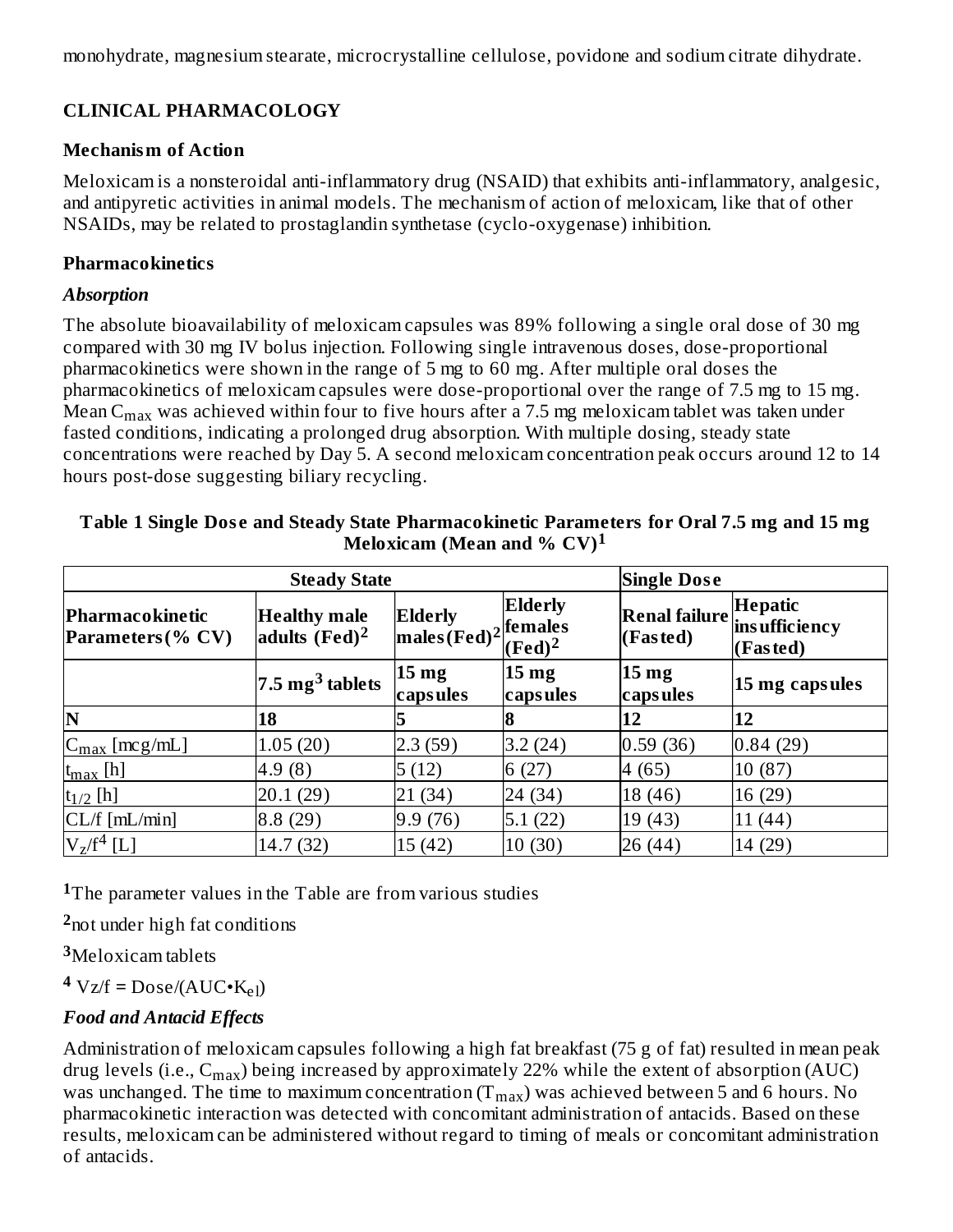### *Distribution*

The mean volume of distribution (Vss) of meloxicam is approximately 10 L. Meloxicam is  $\sim$  99.4% bound to human plasma proteins (primarily albumin) within the therapeutic dose range. The fraction of protein binding is independent of drug concentration, over the clinically relevant concentration range, but decreases to ~ 99% in patients with renal disease. Meloxicam penetration into human red blood cells, after oral dosing, is less than 10%. Following a radiolabeled dose, over 90% of the radioactivity detected in the plasma was present as unchanged meloxicam.

Meloxicam concentrations in synovial fluid, after a single oral dose, range from 40% to 50% of those in plasma. The free fraction in synovial fluid is 2.5 times higher than in plasma, due to the lower albumin content in synovial fluid as compared to plasma. The significance of this penetration is unknown.

### *Metabolism*

Meloxicam is almost completely metabolized to four pharmacologically inactive metabolites. The major metabolite, 5'-carboxy meloxicam (60% of dose), from P-450 mediated metabolism was formed by oxidation of an intermediate metabolite 5'llhydroxymethyl meloxicam which is also excreted to a lesser extent (9% of dose). *In vitro* studies indicate that cytochrome P-450 2C9 plays an important role in this metabolic pathway with a minor contribution of the CYP 3A4 isozyme. Patients' peroxidase activity is probably responsible for the other two metabolites which account for 16% and 4% of the administered dose, respectively.

### *Excretion*

Meloxicam excretion is predominantly in the form of metabolites, and occurs to equal extents in the urine and feces. Only traces of the unchanged parent compound are excreted in the urine (0.2%) and feces (1.6%). The extent of the urinary excretion was confirmed for unlabeled multiple 7.5 mg doses: 0.5%, 6% and 13% of the dose were found in urine in the form of meloxicam, and the 5'llhydroxymethyl and 5'lcarboxy metabolites, respectively. There is significant biliary and/or enteral secretion of the drug. This was demonstrated when oral administration of cholestyramine following a single IV dose of meloxicam decreased the AUC of meloxicam by 50%.

The mean elimination half-life  $(t_{1/2})$  ranges from 15 hours to 20 hours. The elimination half-life is constant across dose levels indicating linear metabolism within the therapeutic dose range. Plasma clearance ranges from 7 to 9 mL/min.

# **Special Populations**

### *Geriatric*

Elderly males ( $\geq 65$  years of age) exhibited meloxicam plasma concentrations and steady state pharmacokinetics similar to young males. Elderly females (≥65 years of age) had a 47% higher  $\mathrm{AUC}_{\mathrm{ss}}$ and 32% higher  $\rm{C_{max,ss}}$  as compared to younger females ( $\leq$  55 years of age) after body weight normalization. Despite the increased total concentrations in the elderly females, the adverse event profile was comparable for both elderly patient populations. A smaller free fraction was found in elderly female patients in comparison to elderly male patients.

### *Gender*

Young females exhibited slightly lower plasma concentrations relative to young males. After single doses of 7.5 mg meloxicam, the mean elimination half-life was 19.5 hours for the female group as compared to 23.4 hours for the male group. At steady state, the data were similar (17.9 hours vs. 21.4 hours). This pharmacokinetics difference due to gender is likely to be of little clinical importance. There was linearity of pharmaco-kinetics and no appreciable difference in the  $\rm{C_{max}}$  or  $\rm{T_{max}}$  across genders.

# *Hepatic Insufficiency*

Following a single 15 mg dose of meloxicam there was no marked difference in plasma concentrations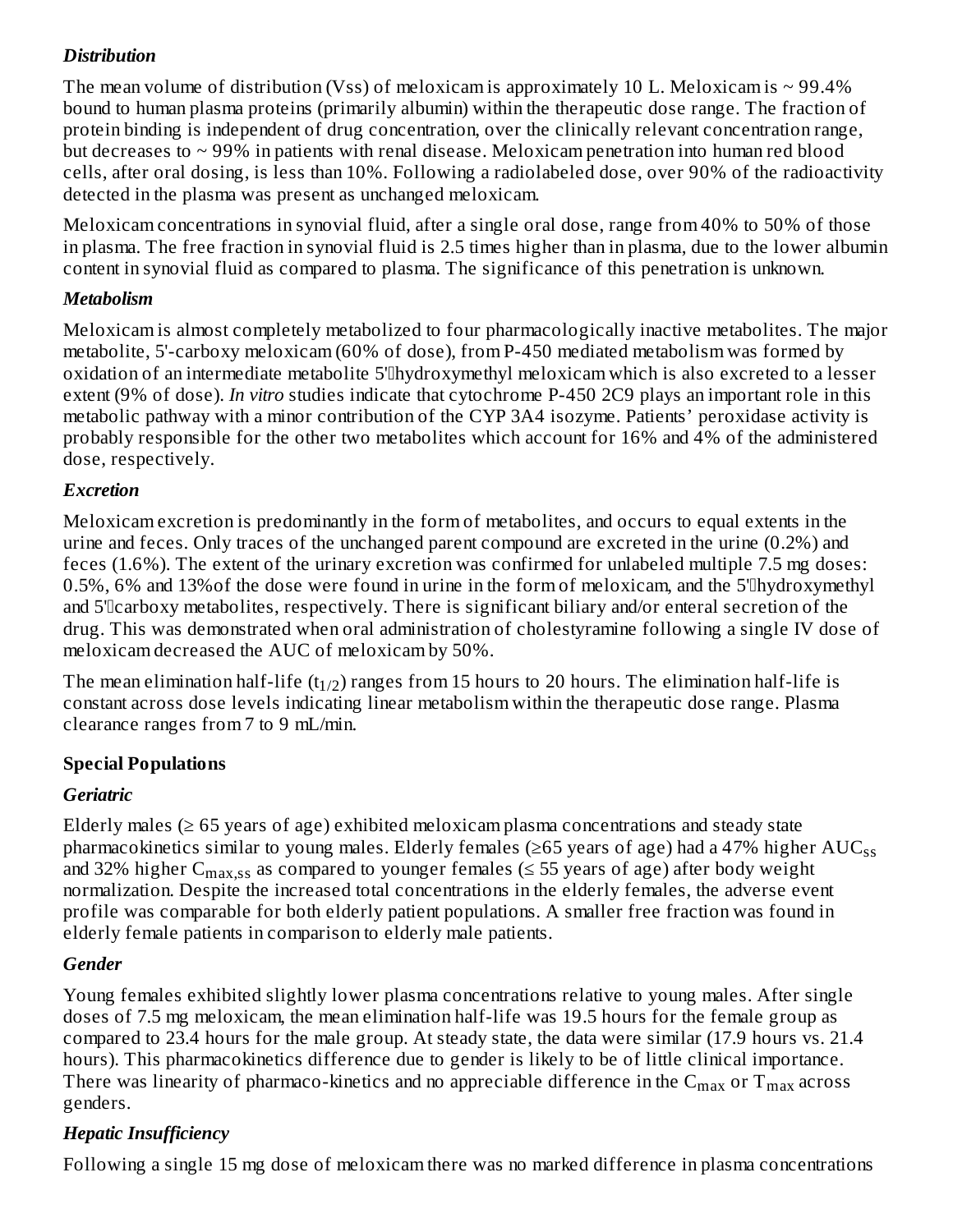in subjects with mild (Child-Pugh Class I) and moderate (Child-Pugh Class II) hepatic impairment compared to healthy volunteers. Protein binding of meloxicam was not affected by hepatic insufficiency. No dose adjustment is necessary in mild to moderate hepatic insufficiency. Patients with severe hepatic impairment (Child-Pugh Class III) have not been adequately studied.

### *Renal Insufficiency*

Meloxicam pharmacokinetics have been investigated in subjects with different degrees of renal insufficiency. Total drug plasma concentrations decreased with the degree of renal impairment while free AUC values were similar. Total clearance of meloxicam increased in these patients probably due to the increase in free fraction leading to an increased metabolic clearance. There is no need for dose adjustment in patients with mild to moderate renal failure (CrCL >15 mL/min). Patients with severe renal insufficiency have not been adequately studied. The use of meloxicam in subjects with severe renal impairment is not recommended (see **WARNINGS**, **Advanced Renal Dis eas e**).

### *Hemodialysis*

Following a single dose of meloxicam, the free  $\mathsf{C}_{\max}$  plasma concentrations were higher in patients with renal failure on chronic hemodialysis (1% free fraction) in comparison to healthy volunteers (0.3% free fraction). Hemodialysis did not lower the total drug concentration in plasma; therefore, additional doses are not necessary after hemodialysis. Meloxicam is not dialyzable.

### **CLINICAL TRIALS**

### **Osteoarthritis**

The use of meloxicam for the treatment of the signs and symptoms of osteoarthritis of the knee and hip was evaluated in a 12-week double-blind controlled trial. Meloxicam (3.75 mg, 7.5 mg and 15 mg daily) was compared to placebo. The four primary endpoints were investigator's global assessment, patient global assessment, patient pain assessment, and total WOMAC score (a self-administered questionnaire addressing pain, function and stiffness). Patients on meloxicam 7.5 mg daily and meloxicam 15 mg daily showed significant improvement in each of these endpoints compared with placebo.

The use of meloxicam for the management of signs and symptoms of osteoarthritis was evaluated in six double-blind, active-controlled trials outside the U.S. ranging from 4 weeks to 6 months duration. In these trials, the efficacy of meloxicam, in doses of 7.5 mg/day and 15 mg/day, was comparable to piroxicam 20 mg/day and diclofenac SR 100 mg/day and consistent with the efficacy seen in the U.S. trial.

### **INDICATIONS AND USAGE**

Carefully consider the potential benefits and risks of meloxicam and other treatment options before deciding to use meloxicam. Use the lowest effective dose for the shortest duration consistent with individual patient treatment goals (see **WARNINGS**).

Meloxicam is indicated for relief of the signs and symptoms of osteoarthritis.

### **CONTRAINDICATIONS**

Meloxicam is contraindicated in patients with known hypersensitivity to meloxicam.

Meloxicam should not be given to patients who have experienced asthma, urticaria, or allergic-type reactions after taking aspirin or other NSAIDs. Severe, rarely fatal, anaphylactic-like reactions to NSAIDs have been reported in such patients (see **WARNINGS**, **Anaphylactoid Reactions**, and **PRECAUTIONS**, **Pre-existing Asthma**).

Meloxicam is contraindicated for the treatment of peri-operative pain in the setting of coronary artery bypass graft (CABG) surgery (see **WARNINGS**).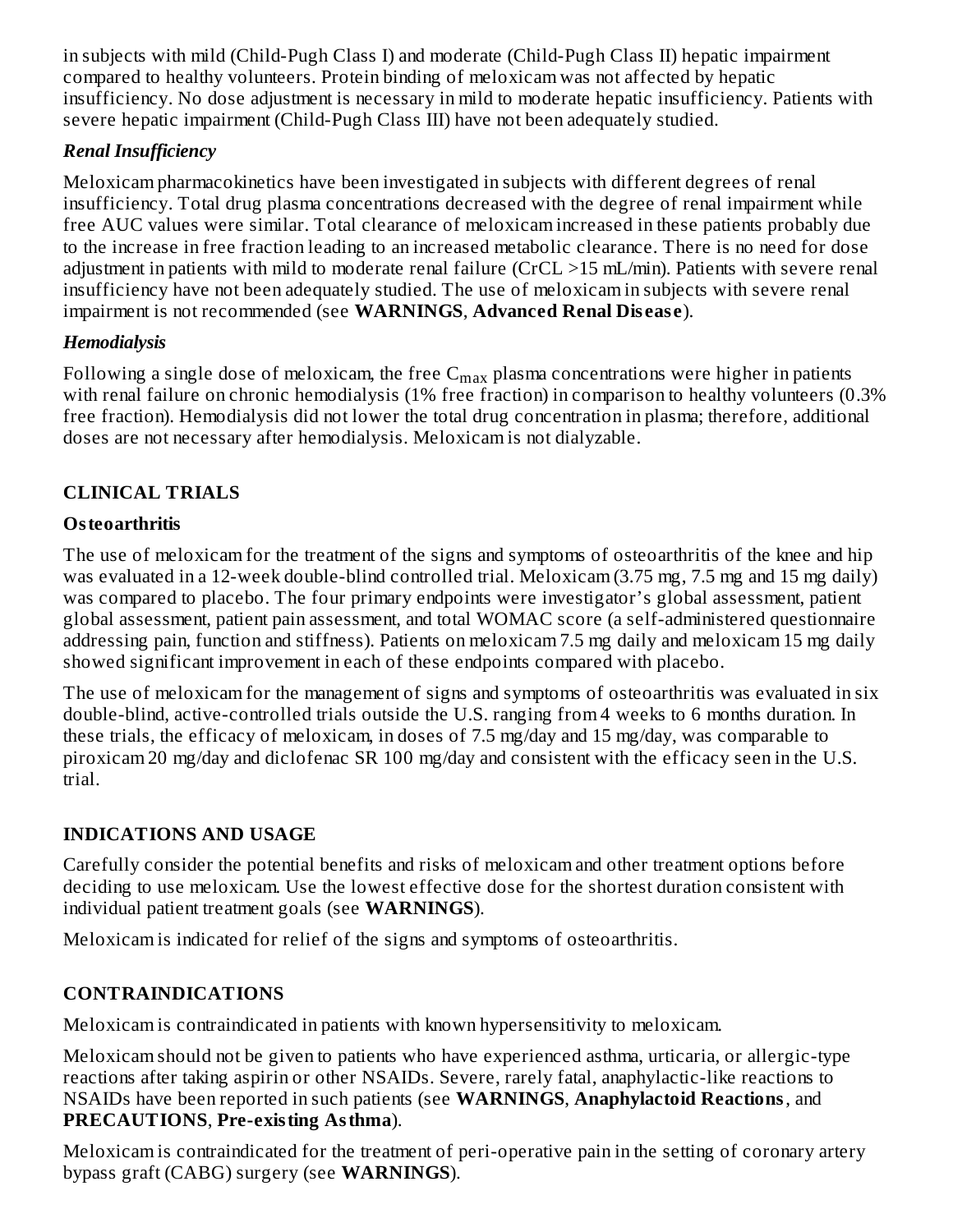#### **WARNINGS**

#### **Cardiovas cular Effects**

#### *Cardiovascular Thrombotic Events*

Clinical trials of several COX-2 selective and nonselective NSAIDs of up to three years duration have shown an increased risk of serious cardiovascular (CV) thrombotic events, myocardial infarction, and stroke, which can be fatal. All NSAIDs, both COX-2 selective and nonselective, may have a similar risk. Patients with known CV disease or risk factors for CV disease may be at greater risk. To minimize the potential risk for an adverse CV event in patients treated with an NSAID, the lowest effective dose should be used for the shortest duration possible. Physicians and patients should remain alert for the development of such events, even in the absence of previous CV symptoms. Patients should be informed about the signs and/or symptoms of serious CV events and the steps to take if they occur.

There is no consistent evidence that concurrent use of aspirin mitigates the increased risk of serious CV thrombotic events associated with NSAID use. The concurrent use of aspirin and an NSAID does increase the risk of serious GI events (see **WARNINGS**, **Gastrointestinal (GI) Effects - Risk of GI Ulceration, Bleeding, and Perforation**).

Two large, controlled, clinical trials of a COX-2 selective NSAID for the treatment of pain in the first 10 to 14 days following CABG surgery found an increased incidence of myocardial infarction and stroke (see **CONTRAINDICATIONS**).

#### *Hypertension*

NSAIDs, including meloxicam, can lead to onset of new hypertension or worsening of pre-existing hypertension, either of which may contribute to the increased incidence of CV events. Patients taking thiazides or loop diuretics may have impaired response to these therapies when taking NSAIDs. NSAIDs, including meloxicam, should be used with caution in patients with hypertension. Blood pressure (BP) should be monitored closely during the initiation of NSAID treatment and throughout the course of therapy.

#### *Congestive Heart Failure and Edema*

Fluid retention and edema have been observed in some patients taking NSAIDs. Meloxicam should be used with caution in patients with fluid retention, hypertension, or heart failure.

#### **Gastrointestinal (GI) Effects - Risk of GI Ulceration, Bleeding, and Perforation**

NSAIDs, including meloxicam, can cause serious gastrointestinal (GI) adverse events including inflammation, bleeding, ulceration, and perforation of the stomach, small intestine, or large intestine, which can be fatal. These serious adverse events can occur at any time, with or without warning symptoms, in patients treated with NSAIDs. Only one in five patients, who develop a serious upper GI adverse event on NSAID therapy, is symptomatic. Upper GI ulcers, gross bleeding, or perforation caused by NSAIDs, occur in approximately 1% of patients treated for 3 to 6 months, and in about 2 to 4% of patients treated for one year. These trends continue with longer duration of use, increasing the likelihood of developing a serious GI event at some time during the course of therapy*.* However, even short-term therapy is not without risk.

NSAIDs should be prescribed with extreme caution in those with a prior history of ulcer disease or gastrointestinal bleeding. Patients with a *prior history of peptic ulcer disease and/or gastrointestinal bleeding* who use NSAIDs have a greater than 10<sup>[</sup>fold increased risk for developing a GI bleed compared to patients with neither of these risk factors. Other factors that increase the risk for GI bleeding in patients treated with NSAIDs include concomitant use of oral corticosteroids or anticoagulants, longer duration of NSAID therapy, smoking, use of alcohol, older age, and poor general health status. Most spontaneous reports of fatal GI events are in elderly or debilitated patients and therefore, special care should be taken in treating this population.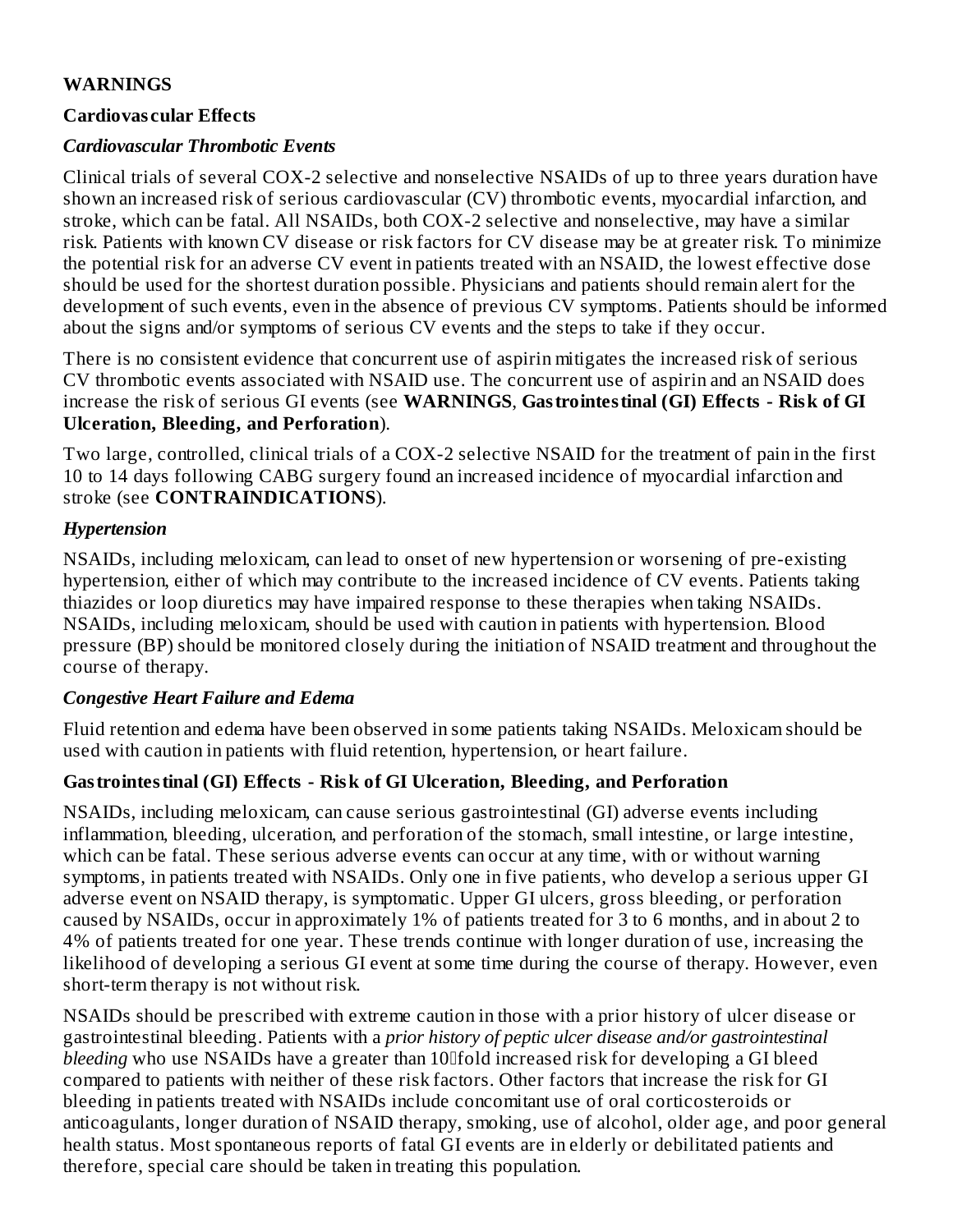To minimize the potential risk for an adverse GI event in patients treated with an NSAID, the lowest effective dose should be used for the shortest possible duration. Patients and physicians should remain alert for signs and symptoms of GI ulceration and bleeding during NSAID therapy and promptly initiate additional evaluation and treatment if a serious GI adverse event is suspected. This should include discontinuation of the NSAID until a serious GI adverse event is ruled out. For high-risk patients, alternate therapies that do not involve NSAIDs should be considered.

### **Renal Effects**

Long-term administration of NSAIDs has resulted in renal papillary necrosis and other renal injury. Renal toxicity has also been seen in patients in whom renal prostaglandins have a compensatory role in the maintenance of renal perfusion. In these patients, administration of a nonsteroidal anti-inflammatory drug may cause a dose-dependent reduction in prostaglandin formation and, secondarily, in renal blood flow, which may precipitate overt renal decompensation. Patients at greatest risk of this reaction are those with impaired renal function, heart failure, liver dysfunction, those taking diuretics and ACE inhibitors, and the elderly. Discontinuation of NSAID therapy is usually followed by recovery to the pretreatment state.

### **Advanced Renal Dis eas e**

No information is available from controlled clinical studies regarding the use of meloxicam in patients with advanced renal disease. Therefore, treatment with meloxicam is not recommended in these patients with advanced renal disease. If meloxicam therapy must be initiated, close monitoring of the patient's renal function is advisable.

### **Anaphylactoid Reactions**

As with other NSAIDS, anaphylactoid reactions have occurred in patients without known prior exposure to meloxicam. Meloxicam should not be given to patients with the aspirin triad. This symptom complex typically occurs in asthmatic patients who experience rhinitis with or without nasal polyps, or who exhibit severe, potentially fatal bronchospasm after taking aspirin or other NSAIDs (see **CONTRAINDICATIONS** and **PRECAUTIONS**, **Pre-existing Asthma**). Emergency help should be sought in cases where an anaphylactoid reaction occurs.

### **Skin Reactions**

NSAIDs, including meloxicam, can cause serious skin adverse events such as exfoliative dermatitis, Stevens-Johnson Syndrome (SJS), and toxic epidermal necrolysis (TEN), which can be fatal. These serious events may occur without warning. Patients should be informed about the signs and symptoms of serious skin manifestations and use of the drug should be discontinued at the first appearance of skin rash or any other sign of hypersensitivity.

# **Pregnancy**

In late pregnancy, as with other NSAIDs, meloxicam should be avoided because it may cause premature closure of the ductus arteriosus.

# **PRECAUTIONS**

### **General**

Meloxicam cannot be expected to substitute for corticosteroids or to treat corticosteroid insufficiency. Abrupt discontinuation of corticosteroids may lead to disease exacerbation. Patients on prolonged corticosteroid therapy should have their therapy tapered slowly if a decision is made to discontinue corticosteroids.

The pharmacological activity of meloxicam in reducing fever and inflammation may diminish the utility of these diagnostic signs in detecting complications of presumed noninfectious, painful conditions.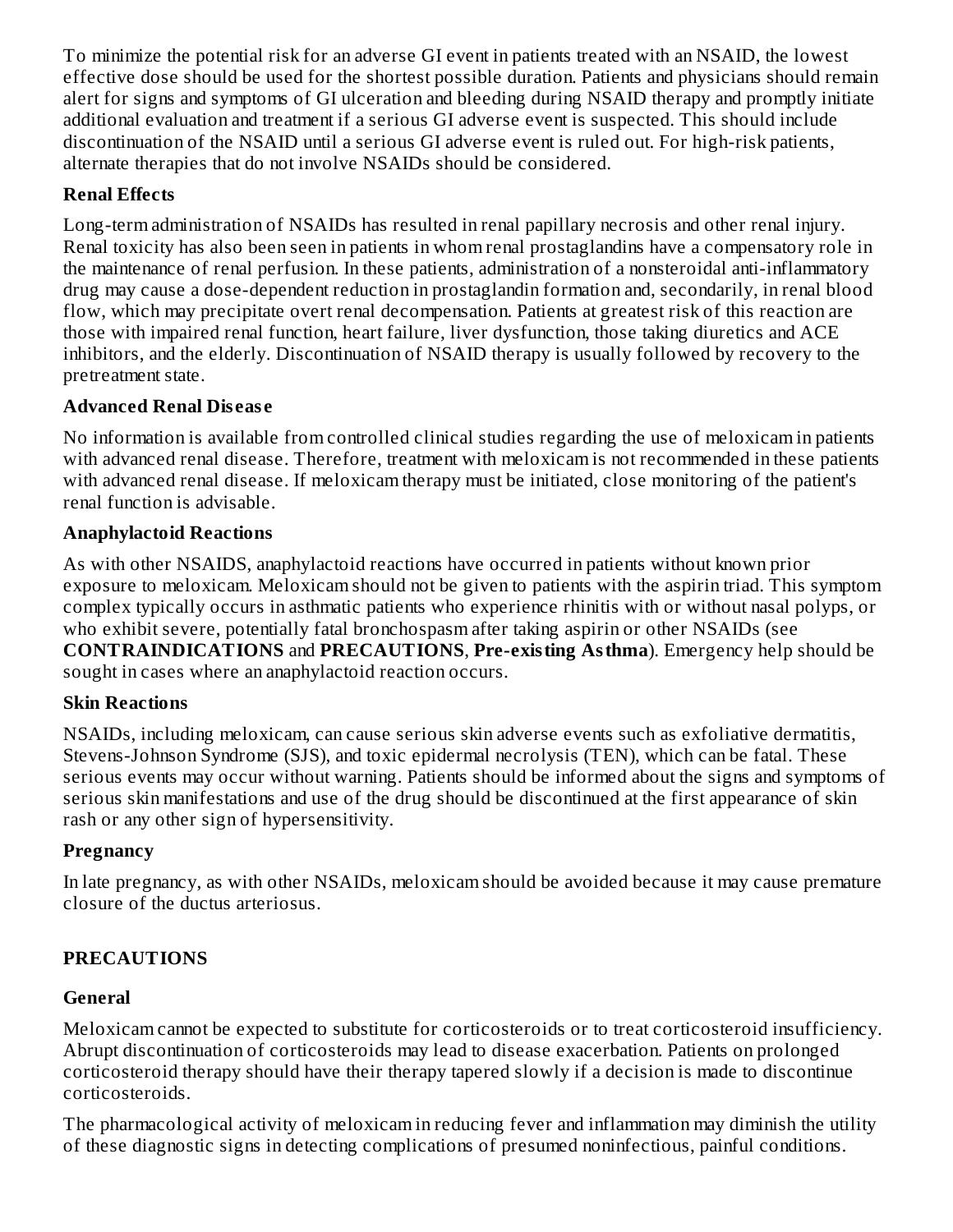### **Hepatic Effects**

Borderline elevations of one or more liver tests may occur in up to 15% of patients taking NSAIDs including meloxicam. These laboratory abnormalities may progress, may remain unchanged, or may be transient with continuing therapy. Notable elevations of ALT or AST (approximately three or more times the upper limit of normal) have been reported in approximately 1% of patients in clinical trials with NSAIDs. In addition, rare cases of severe hepatic reactions, including jaundice and fatal fulminant hepatitis, liver necrosis and hepatic failure, some of them with fatal outcomes have been reported.

A patient with symptoms and/or signs suggesting liver dysfunction, or in whom an abnormal liver test has occurred, should be evaluated for evidence of the development of a more severe hepatic reaction while on therapy with meloxicam. If clinical signs and symptoms consistent with liver disease develop, or if systemic manifestations occur (e.g., eosinophilia, rash, etc.), meloxicam should be discontinued.

### **Renal Effects**

Caution should be used when initiating treatment with meloxicam in patients with considerable dehydration. It is advisable to rehydrate patients first and then start therapy with meloxicam. Caution is also recommended in patients with pre-existing kidney disease (see **WARNINGS**, **Renal Effects** and **Advanced Renal Dis eas e**).

The extent to which metabolites may accumulate in patients with renal failure has not been studied with meloxicam. Because some meloxicam metabolites are excreted by the kidney, patients with significantly impaired renal function should be more closely monitored.

### **Hematological Effects**

Anemia is sometimes seen in patients receiving NSAIDs, including meloxicam. This may be due to fluid retention, occult or gross GI blood loss, or an incompletely described effect upon erythropoiesis. Patients on long-term treatment with NSAIDs, including meloxicam, should have their hemoglobin or hematocrit checked if they exhibit any signs or symptoms of anemia.

Drugs which inhibit the biosynthesis of prostaglandins may interfere to some extent with platelet function and vascular responses to bleeding.

NSAIDs inhibit platelet aggregation and have been shown to prolong bleeding time in some patients. Unlike aspirin their effect on platelet function is quantitatively less, of shorter duration, and reversible. Patients receiving meloxicam who may be adversely affected by alterations in platelet function, such as those with coagulation disorders or patients receiving anticoagulants, should be carefully monitored.

### **Pre-existing Asthma**

Patients with asthma may have aspirin-sensitive asthma. The use of aspirin in patients with aspirinsensitive asthma has been associated with severe bronchospasm which can be fatal. Since cross reactivity, including bronchospasm, between aspirin and other NSAIDs has been reported in such aspirin-sensitive patients, meloxicam should not be administered to patients with this form of aspirin sensitivity and should be used with caution in patients with pre-existing asthma.

### **Information for Patients**

#### **Patients should be informed of the following information before initiating therapy with an NSAID and periodically during the cours e of ongoing therapy. Patients should also be encouraged to read the NSAID Medication Guide that accompanies each pres cription dispens ed.**

1. Meloxicam, like other NSAIDs, may cause serious CV side effects, such as MI or stroke, which may result in hospitalization and even death. Although serious CV events can occur without warning symptoms, patients should be alert for the signs and symptoms of chest pain, shortness of breath, weakness, slurring of speech, and should ask for medical advice when observing any indicative sign or symptoms. Patients should be apprised of the importance of this followlap (see **WARNINGS**,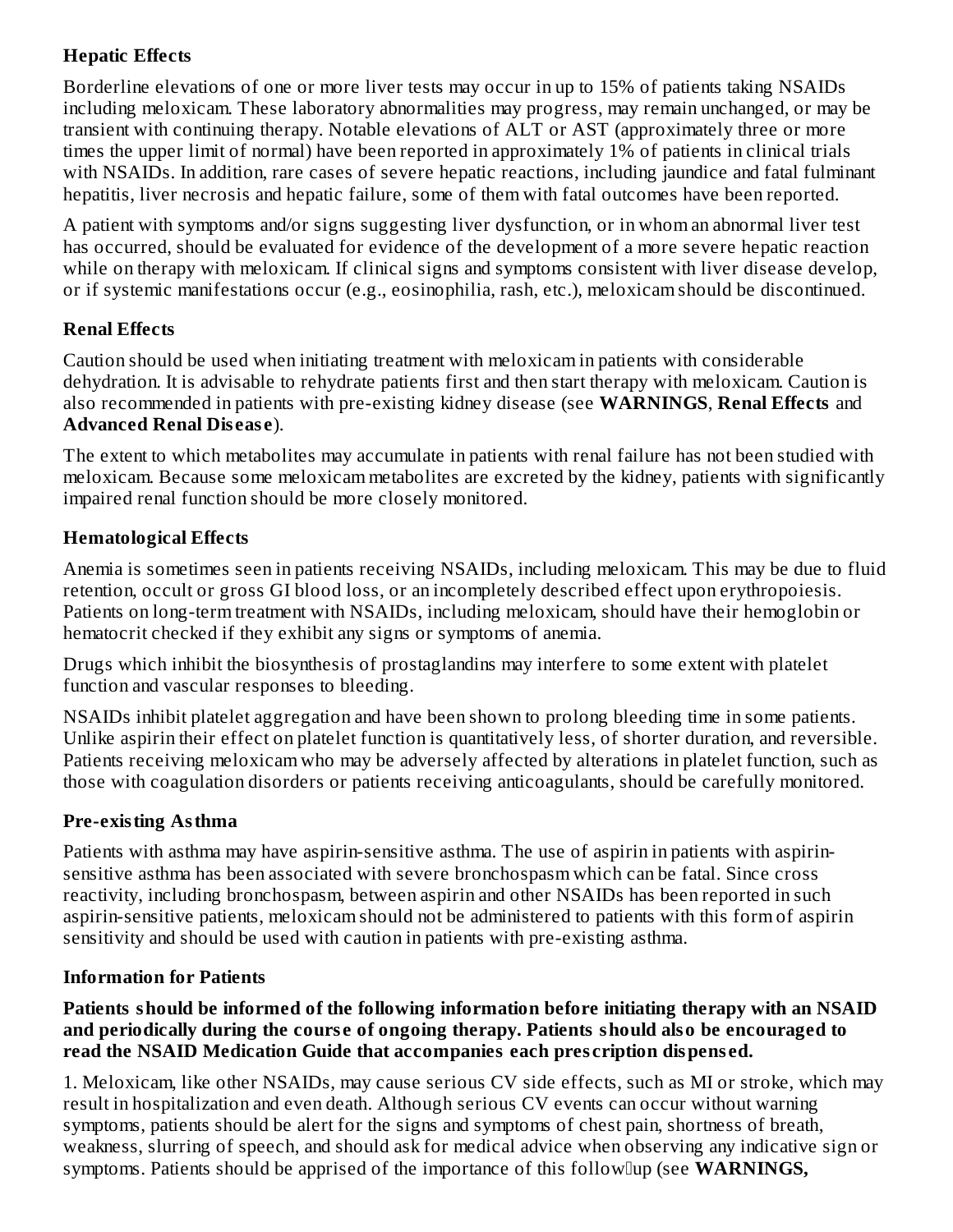#### **Cardiovas cular Effects**).

2. Meloxicam, like other NSAIDs, can cause GI discomfort and, rarely, serious GI side effects, such as ulcers and bleeding, which may result in hospitalization and even death. Although serious GI tract ulcerations and bleeding can occur without warning symptoms, patients should be alert for the signs and symptoms of ulcerations and bleeding, and should ask for medical advice when observing any indicative sign or symptoms including epigastric pain, dyspepsia, melena, and hematemesis. Patients should be apprised of the importance of this followup (see **WARNINGS, Gastrointestinal (GI) Effects - Risk of GI Ulceration, Bleeding, and Perforation**).

3. Meloxicam, like other NSAIDs, can cause serious skin side effects such as exfoliative dermatitis, SJS, and TEN, which may result in hospitalizations and even death. Although serious skin reactions may occur without warning, patients should be alert for the signs and symptoms of skin rash and blisters, fever, or other signs of hypersensitivity such as itching, and should ask for medical advice when observing any indicative signs or symptoms. Patients should be advised to stop the drug immediately if they develop any type of rash and contact their physicians as soon as possible.

4. Patients should promptly report signs or symptoms of unexplained weight gain or edema to their physicians.

5. Patients should be informed of the warning signs and symptoms of hepatotoxicity (e.g., nausea, fatigue, lethargy, pruritus, jaundice, right upper quadrant tenderness, and "flulike" symptoms). If these occur, patients should be instructed to stop therapy and seek immediate medical therapy.

6. Patients should be informed of the signs of an anaphylactoid reaction (e.g., difficulty breathing, swelling of the face or throat). If these occur, patients should be instructed to seek immediate emergency help (see **WARNINGS**).

7. In late pregnancy, as with other NSAIDs, meloxicam should be avoided because it will cause premature closure of the ductus arteriosus.

### **Laboratory Tests**

Because serious GI tract ulcerations and bleeding can occur without warning symptoms, physicians should monitor for signs or symptoms of GI bleeding. Patients on long-term treatment with NSAIDs should have their CBC and a chemistry profile checked periodically. If clinical signs and symptoms consistent with liver or renal disease develop, systemic manifestations occur (e.g., eosinophilia, rash, etc.) or if abnormal liver tests persist or worsen, meloxicam should be discontinued.

### **Drug Interactions**

### *ACE-inhibitors*

Reports suggest that NSAIDs may diminish the antihypertensive effect of ACE-inhibitors. This interaction should be given consideration in patients taking NSAIDs concomitantly with ACE inhibitors.

### *Aspirin*

When meloxicam is administered with aspirin (1000 mg TID) to healthy volunteers, it tended to increase the AUC (10%) and  $\rm C_{max}$  (24%) of meloxicam. The clinical significance of this interaction is not known; however, as with other NSAIDs concomitant administration of meloxicam and aspirin is not generally recommended because of the potential for increased adverse effects.

Concomitant administration of low-dose aspirin with meloxicam may result in an increased rate of GI ulceration or other complications, compared to use of meloxicam alone. Meloxicam is not a substitute for aspirin for cardiovascular prophylaxis.

### *Cholestyramine*

Pretreatment for four days with cholestyramine significantly increased the clearance of meloxicam by 50%. This resulted in a decrease in t $_{1/2}$ , from 19.2 hours to 12.5 hours, and a 35% reduction in AUC.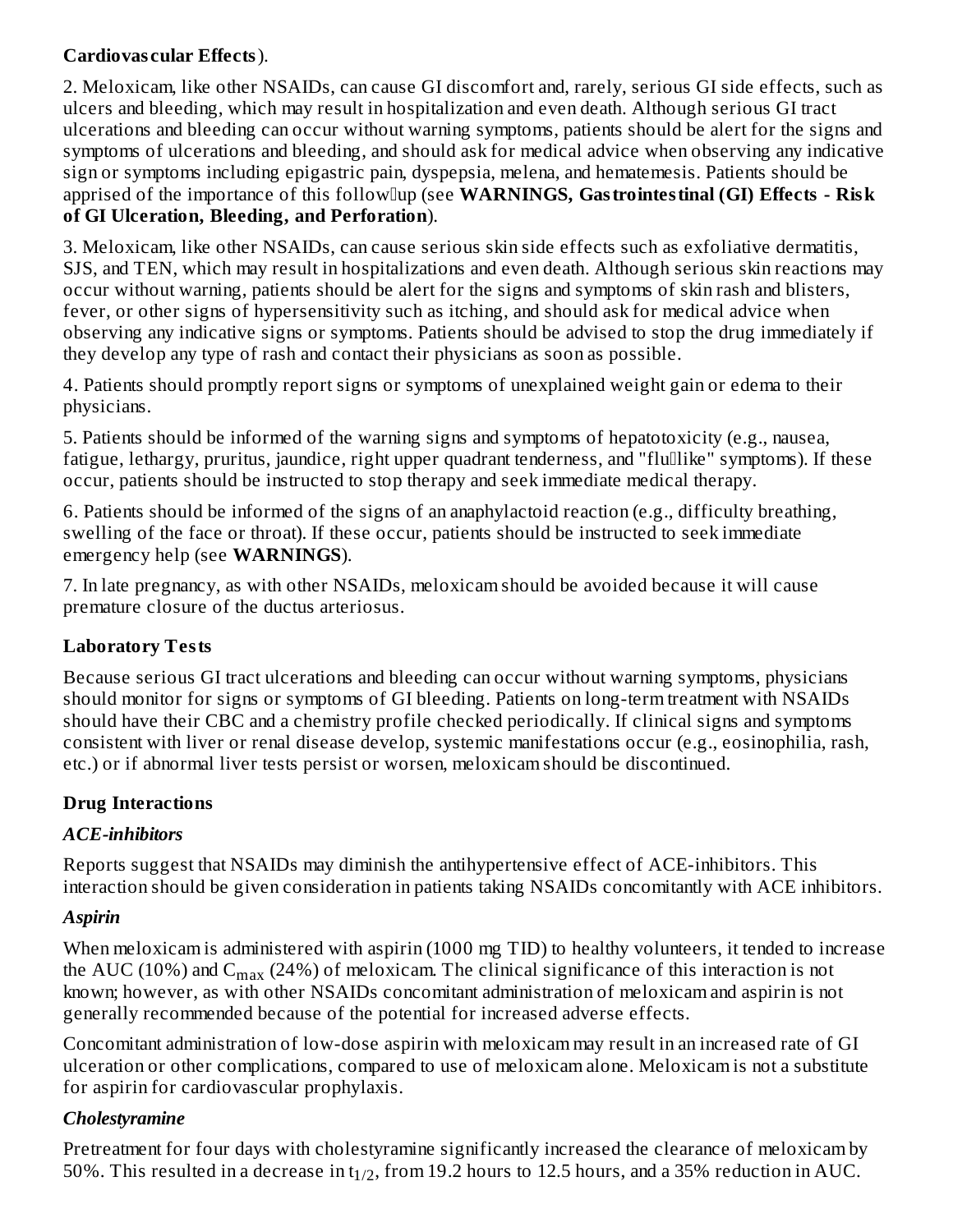This suggests the existence of a recirculation pathway for meloxicam in the gastrointestinal tract. The clinical relevance of this interaction has not been established.  $\frac{1}{2}$ 

#### *Cimetidine*

Concomitant administration of 200 mg cimetidine QID did not alter the single-dose pharmacokinetics of 30 mg meloxicam.

### *Digoxin*

Meloxicam 15 mg once daily for 7 days did not alter the plasma concentration profile of digoxin after βacetyldigoxin administration for 7 days at clinical doses. *In vitro* testing found no protein binding drug interaction between digoxin and meloxicam.

### *Furosemide*

Clinical studies, as well as post-marketing observations, have shown that NSAIDs can reduce the natriuretic effect of furosemide and thiazides in some patients. This response has been attributed to inhibition of renal prostaglandin synthesis. Studies with furosemide agents and meloxicam have not demonstrated a reduction in natriuretic effect. Furosemide single and multiple dose pharmacodynamics and pharmacokinetics are not affected by multiple doses of meloxicam. Nevertheless, during concomitant therapy with meloxicam, patients should be observed closely for signs of declining renal failure (see **WARNINGS**, **Renal Effects**), as well as to assure diuretic efficacy.

#### *Lithium*

In a study conducted in healthy subjects, mean pre-dose lithium concentration and AUC were increased by 21% in subjects receiving lithium doses ranging from 804 to 1072 mg BID with meloxicam 15 mg QD as compared to subjects receiving lithium alone. These effects have been attributed to inhibition of renal prostaglandin synthesis by meloxicam. Patients on lithium treatment should be closely monitored for signs of lithium toxicity when meloxicam is introduced, adjusted, or withdrawn.

#### *Methotrexate*

NSAIDs have been reported to competitively inhibit methotrexate accumulation in rabbit kidney slices. This may indicate that they could enhance the toxicity of methotrexate. Caution should be used when NSAIDs are administered concomitantly with methotrexate.

*In vitro*, methotrexate did not displace meloxicam from its human serum binding sites.

### *Warfarin*

The effects of warfarin and NSAIDs on GI bleeding are synergistic, such that users of both drugs together have a risk of serious GI bleeding higher than users of either drug alone.

Anticoagulant activity should be monitored, particularly in the first few days after initiating or changing meloxicam therapy in patients receiving warfarin or similar agents, since these patients are at an increased risk of bleeding. The effect of meloxicam on the anticoagulant effect of warfarin was studied in a group of healthy subjects receiving daily doses of warfarin that produced an INR (International Normalized Ratio) between 1.2 and 1.8. In these subjects, meloxicam did not alter warfarin pharmacokinetics and the average anticoagulant effect of warfarin as determined by prothrombin time. However, one subject showed an increase in INR from 1.5 to 2.1. Caution should be used when administering meloxicam with warfarin since patients on warfarin may experience changes in INR and an increased risk of bleeding complications when a new medication is introduced.

### **Carcinogenesis, Mutagenesis, Impairment of Fertility**

No carcinogenic effect of meloxicam was observed in rats given oral doses up to 0.8 mg/kg/day (approximately 0.4-fold the human dose at 15 mg/day for a 50 kg adult based on body surface area conversion) for 104 weeks or in mice given oral doses up to 8 mg/kg/day (approximately 2.2-fold the human dose, as noted above) for 99 weeks.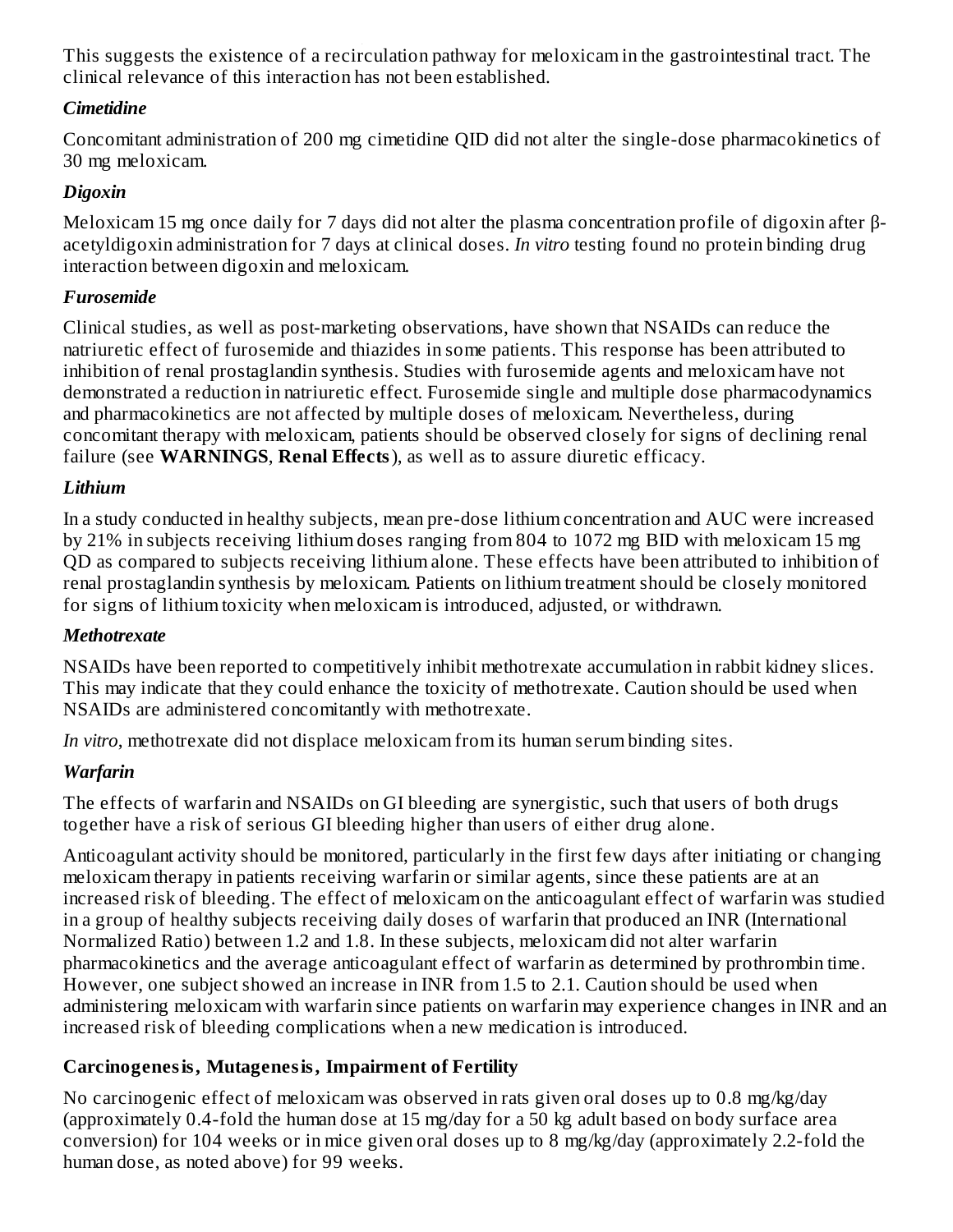Meloxicam was not mutagenic in an Ames assay, or clastogenic in a chromosome aberration assay with human lymphocytes and an *in vivo* micronucleus test in mouse bone marrow.

Meloxicam did not impair male and female fertility in rats at oral doses up to 9 and 5 mg/kg/day, respectively (4.9-fold and 2.5-fold the human dose, as noted above). However, an increased incidence of embryolethality at oral doses  $\geq 1$  mg/kg/day (0.5-fold the human dose, as noted above) was observed in rats when dams were given meloxicam 2 weeks prior to mating and during early embryonic development.

### **Pregnancy**

Teratogenic Effects: Pregnancy Category C.

Meloxicam caused an increased incidence of septal defect of the heart, a rare event, at an oral dose of 60 mg/kg/day (64.5-fold the human dose at 15 mg/day for a 50 kg adult based on body surface area conversion) and embryolethality at oral doses  $\geq$  5 mg/kg/day (5.4-fold the human dose, as noted above) when rabbits were treated throughout organogenesis. Meloxicam was not teratogenic in rats up to an oral dose of 4 mg/kg/day (approximately 2.2-fold the human dose, as noted above) throughout organogenesis. An increased incidence of stillbirths was observed when rats were given oral doses  $\geq 1$ mg/kg/day throughout organogenesis. Meloxicam crosses the placental barrier. There are no adequate and well-controlled studies in pregnant women. Meloxicam should be used during pregnancy only if the potential benefit justifies the potential risk to the fetus.

### *Nonteratogenic Effects*

Because of the known effects of nonsteroidal antillinflammatory drugs on the fetal cardiovascular system (closure of ductus arteriosus), use during pregnancy (particularly late pregnancy) should be avoided.

Meloxicam caused a reduction in birth index, live births, and neonatal survival at oral doses  $\geq 0.125$ mg/kg/day (approximately 0.07-fold the human dose at 15 mg/day for a 50 kg adult based on body surface area conversion) when rats were treated during the late gestation and lactation period. No studies have been conducted to evaluate the effect of meloxicam on the closure of the ductus arteriosus in humans; use of meloxicam during the third trimester of pregnancy should be avoided.

### **Labor and Delivery**

Studies in rats with meloxicam, as with other drugs known to inhibit prostaglandin synthesis, showed an increased incidence of stillbirths, prolonged delivery, and delayed parturition at oral dosages  $\geq 1$ mg/kg/day (approximately 0.5-fold the human dose at 15 mg/day for a 50 kg adult based on body surface area conversion), and decreased pup survival at an oral dose of 4 mg/kg/day (approximately 2.1-fold the human dose, as noted above) throughout organogenesis. Similar findings were observed in rats receiving oral dosages  $\geq 0.125$  mg/kg/day (approximately 0.07-fold the human dose, as noted above) during late gestation and the lactation period.

The effects of meloxicam on labor and delivery in pregnant women are unknown.

# **Nursing Mothers**

It is not known whether this drug is excreted in human milk however, meloxicam was excreted in the milk of lactating rats at concentrations higher than those in plasma. Because many drugs are excreted in human milk and because of the potential for serious adverse reactions in nursing infants from meloxicam, a decision should be made whether to discontinue nursing or to discontinue the drug, taking into account the importance of the drug to the mother.

# **Pediatric Us e**

Use of this drug for a pediatric indication is protected by marketing exclusivity.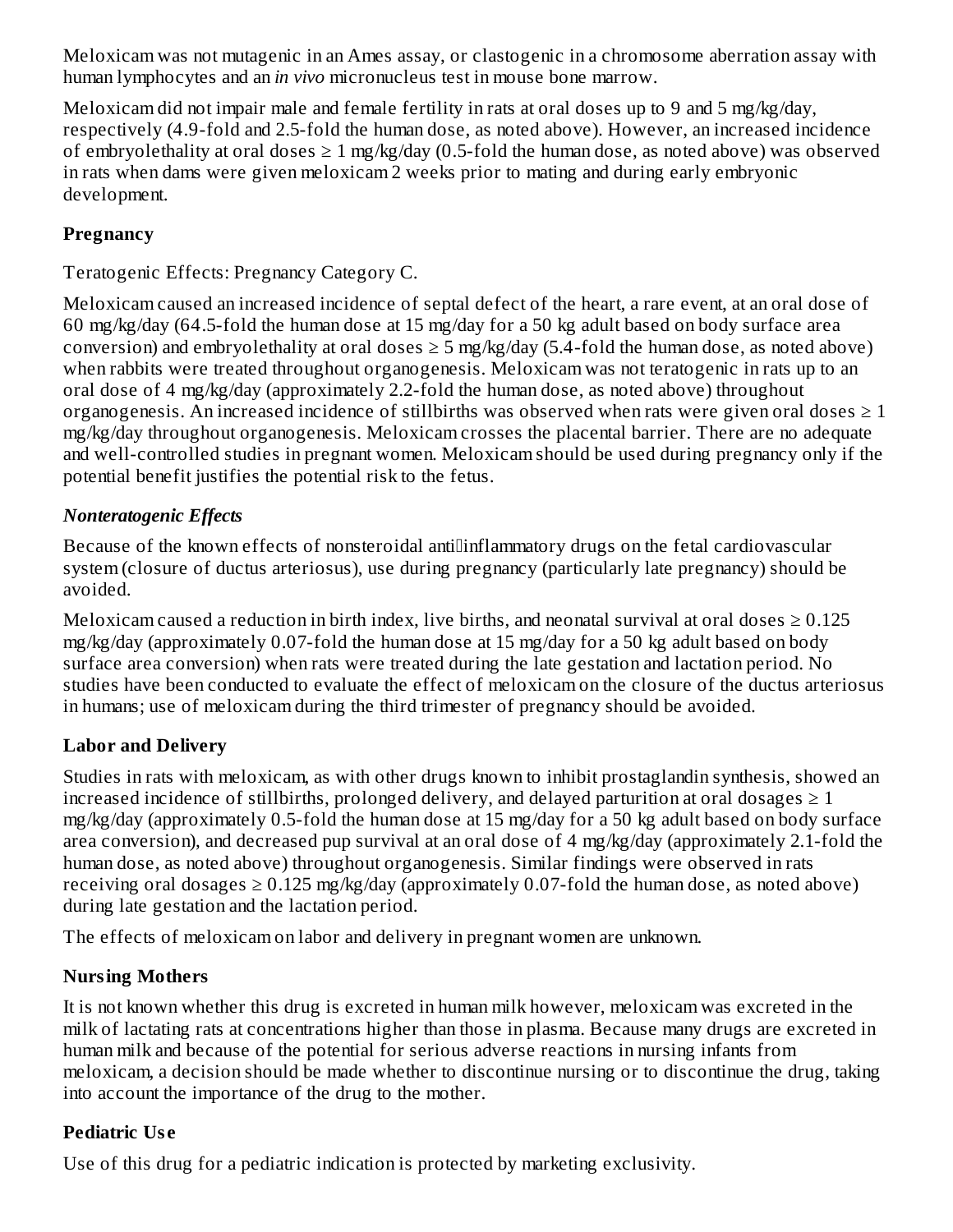#### **Geriatric Us e**

As with any NSAID, caution should be exercised in treating the elderly (65 years and older).

#### **ADVERSE REACTIONS**

#### **Adults**

#### *Osteoarthritis*

The meloxicam Phase 2/3 clinical trial database includes 10,122 OA patients treated with meloxicam 7.5 mg/day and 3,505 OA patients treated with meloxicam 15 mg/day. Meloxicam at these doses was administered to 661 patients for at least 6 months and to 312 patients for at least one year. Approximately 10,500 of these patients were treated in ten placebo and/or active-controlled osteoarthritis trials. Gastrointestinal (GI) adverse events were the most frequently reported adverse events in all treatment groups across meloxicam trials.

A 12-week multicenter, double-blind, randomized trial was conducted in patients with osteoarthritis of the knee or hip to compare the efficacy and safety of meloxicam with placebo and with an active control.

Table 2 depicts adverse events that occurred in≥ 2% of the meloxicam treatment groups in a 12-week placebo and active-controlled osteoarthritis trial.

|                                       | <b>Placebo</b> | daily | daily           | Meloxicam 7.5 mg Meloxicam 15 mg Diclofenac 100 mg<br>daily |
|---------------------------------------|----------------|-------|-----------------|-------------------------------------------------------------|
| <b>No. of Patients</b>                | 157            | 154   | 156             | 153                                                         |
| <b>Gas trointes tinal</b>             | 17.2           | 20.1  | 17.3            | 28.1                                                        |
| Abdominal Pain                        | 2.5            | 1.9   | 2.6             | 1.3                                                         |
| Diarrhea                              | 3.8            | 7.8   | 3.2             | 9.2                                                         |
| Dyspepsia                             | 4.5            | 4.5   | 4.5             | 6.5                                                         |
| Flatulence                            | 4.5            | 3.2   | 3.2             | 3.9                                                         |
| Nausea                                | 3.2            | 3.9   | 3.8             | 7.2                                                         |
| <b>Body as a Whole</b>                |                |       |                 |                                                             |
| <b>Accident Household</b>             | 1.9            | 4.5   | 3.2             | 2.6                                                         |
| Edema <sup>1</sup>                    | 2.5            | 1.9   | 4.5             | 3.3                                                         |
| Fall                                  | 0.6            | 2.6   | $\vert 0 \vert$ | 1.3                                                         |
| Influenza-Like Symptoms               | 5.1            | 4.5   | 5.8             | 2.6                                                         |
| <b>Central and Peripheral Nervous</b> |                |       |                 |                                                             |
| <b>System</b>                         |                |       |                 |                                                             |
| <b>Dizziness</b>                      | 3.2            | 2.6   | 3.8             | $\overline{2}$                                              |
| Headache                              | 10.2           | 7.8   | 8.3             | 5.9                                                         |
| <b>Respiratory</b>                    |                |       |                 |                                                             |
| Pharyngitis                           | 1.3            | 0.6   | 3.2             | 1.3                                                         |
| Upper Respiratory Tract Infection 1.9 |                | 3.2   | 1.9             | 3.3                                                         |
| <b>Skin</b>                           |                |       |                 |                                                             |
| Rash <sup>2</sup>                     | 2.5            | 2.6   | 0.6             | $\overline{2}$                                              |

| Table 2 Adverse Events (%) Occurring in $\geq 2\%$ of Meloxicam Patients in a 12-Week |
|---------------------------------------------------------------------------------------|
| <b>Osteoarthritis Placebo and Active-Controlled Trial</b>                             |

 $1$  WHO preferred terms edema, edema dependent, edema peripheral and edema legs combined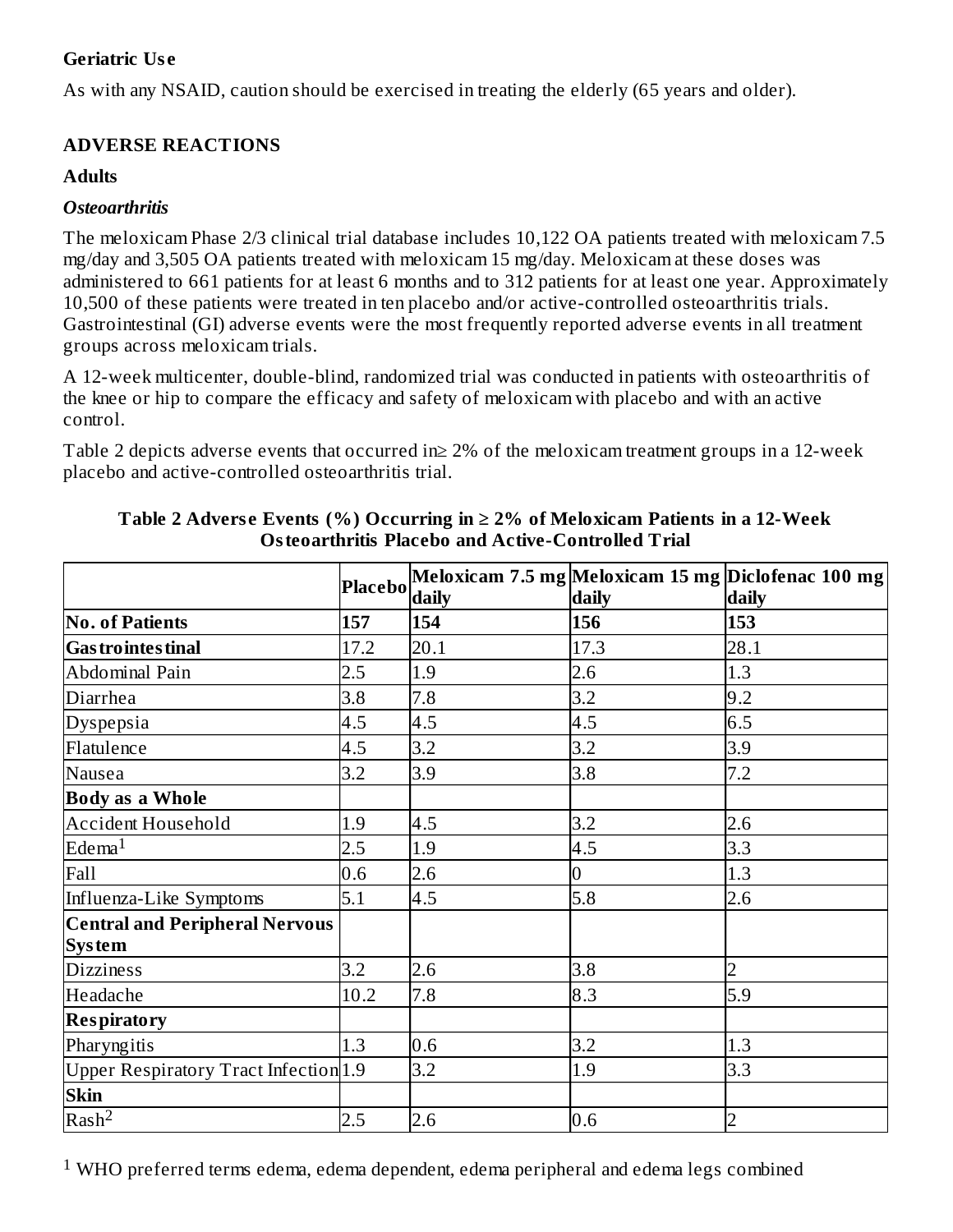$2$  WHO preferred terms rash, rash erythematous and rash maculo-papular combined

The adverse events that occurred with meloxicam in  $\geq$  2% of patients treated short-term (4 to 6 weeks) and long-term (6 months) in active-controlled osteoarthritis trials are presented in Table 3.

#### **Table 3 Advers e Events (%) Occurring in** ≥**2% of Meloxicam Patients in 4 to 6 Weeks and 6 Month Active-Controlled Osteoarthritis Trials**

|                                                 | 4 to 6 Weeks Controlled Trials |                                 | <b>6 Month Controlled Trials</b> |                          |  |
|-------------------------------------------------|--------------------------------|---------------------------------|----------------------------------|--------------------------|--|
|                                                 | Meloxicam7.5<br>mg daily       | <b>Meloxicam 15</b><br>mg daily | <b>Meloxicam 7.5</b><br>mg daily | Meloxicam 15<br>mg daily |  |
| <b>No. of Patients</b>                          | 8955                           | 256                             | 169                              | 306                      |  |
| <b>Gas trointes tinal</b>                       | 11.8                           | 18                              | 26.6                             | 24.2                     |  |
| Abdominal Pain                                  | 2.7                            | 2.3                             | 4.7                              | 2.9                      |  |
| Constipation                                    | 0.8                            | 1.2                             | 1.8                              | 2.6                      |  |
| Diarrhea                                        | 1.9                            | 2.7                             | 5.9                              | 2.6                      |  |
| Dyspepsia                                       | 3.8                            | 7.4                             | 8.9                              | 9.5                      |  |
| Flatulence                                      | 0.5                            | 0.4                             | 3                                | 2.6                      |  |
| Nausea                                          | 2.4                            | 4.7                             | 4.7                              | 7.2                      |  |
| Vomiting                                        | 0.6                            | 0.8                             | 1.8                              | 2.6                      |  |
| <b>Body as a Whole</b>                          |                                |                                 |                                  |                          |  |
| Edema <sup>1</sup>                              | 0.6                            | $\overline{2}$                  | 2.4                              | 1.6                      |  |
| Pain                                            | 0.9                            | $\overline{2}$                  | 3.6                              | 5.2                      |  |
| <b>Central and Peripheral</b><br>Nervous System |                                |                                 |                                  |                          |  |
| <b>Dizziness</b>                                | 1.1                            | 1.6                             | 2.4                              | 2.6                      |  |
| Headache                                        | 2.4                            | 2.7                             | 3.6                              | 2.6                      |  |
| Hematologic                                     |                                |                                 |                                  |                          |  |
| Anemia                                          | 0.1                            | $\overline{0}$                  | 4.1                              | 2.9                      |  |
| Mus culos keletal                               |                                |                                 |                                  |                          |  |
| Arthralgia                                      | 0.5                            | $\overline{0}$                  | 5.3                              | 1.3                      |  |
| <b>Back Pain</b>                                | 0.5                            | 0.4                             | 3                                | 0.7                      |  |
| Psychiatric                                     |                                |                                 |                                  |                          |  |
| Insomnia                                        | 0.4                            | $\overline{0}$                  | 3.6                              | 1.6                      |  |
| <b>Respiratory</b>                              |                                |                                 |                                  |                          |  |
| Coughing                                        | 0.2                            | 0.8                             | 2.4                              | $\overline{1}$           |  |
| <b>Upper Respiratory Tract</b><br>Infection     | 0.2                            | $\overline{0}$                  | 8.3                              | 7.5                      |  |
| <b>Skin</b>                                     |                                |                                 |                                  |                          |  |
| Pruritus                                        | 0.4                            | 1.2                             | 2.4                              | $\overline{0}$           |  |
| Rash <sup>2</sup>                               | 0.3                            | 1.2                             | 3                                | 1.3                      |  |
| <b>Urinary</b>                                  |                                |                                 |                                  |                          |  |
| Micturition Frequency                           | 0.1                            | 0.4                             | 2.4                              | 1.3                      |  |
| <b>Urinary Tract Infection</b>                  | 0.3                            | 0.4                             | 4.7                              | 6.9                      |  |

 $1$  WHO preferred terms edema, edema dependent, edema peripheral and edema legs combined

 $2$  WHO preferred terms rash, rash erythematous and rash maculo-papular combined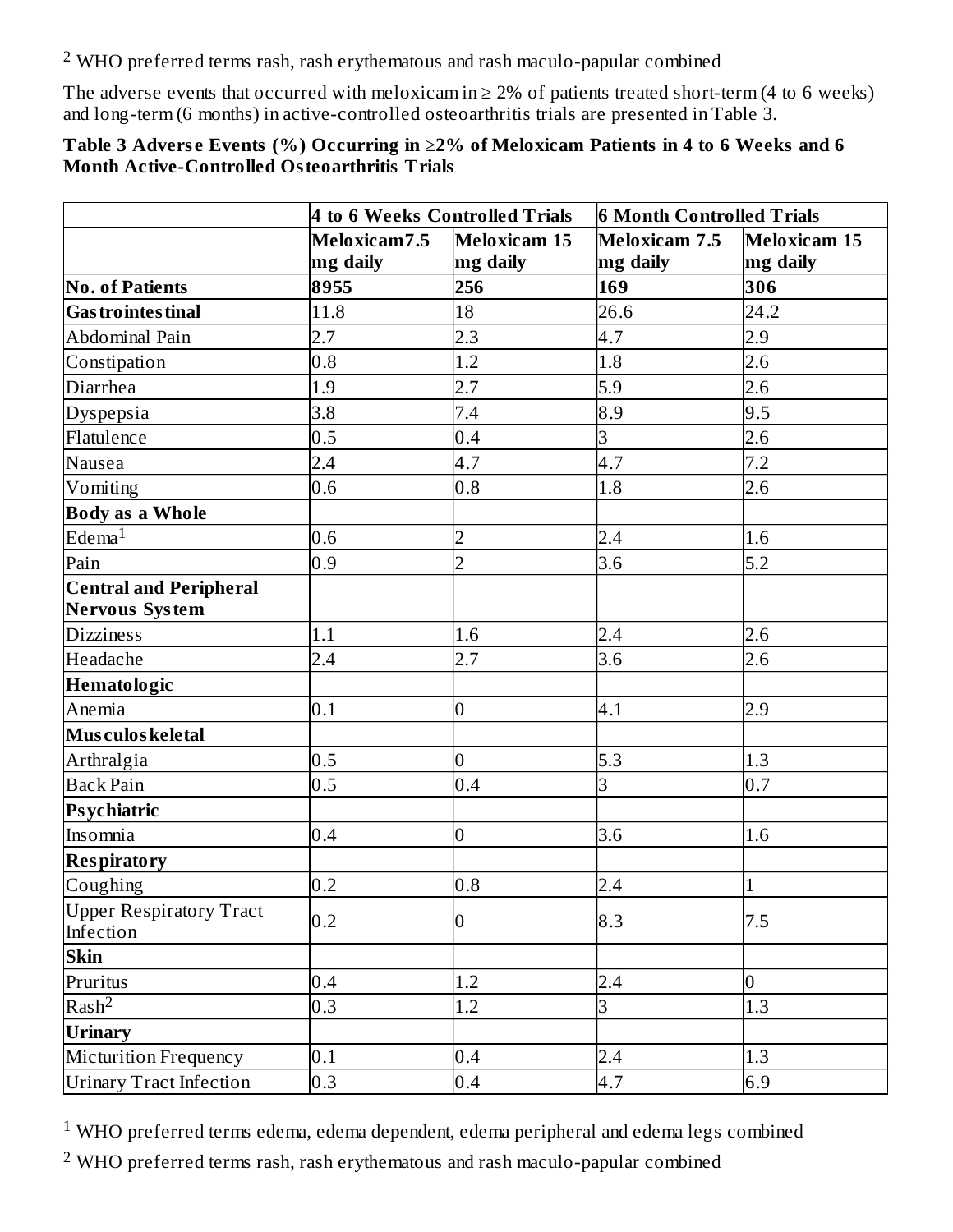Higher doses of meloxicam (22.5 mg and greater) have been associated with an increased risk of serious GI events; therefore the daily dose of meloxicam should not exceed 15 mg.

The following is a list of adverse drug reactions occurring in < 2% of patients receiving meloxicam in clinical trials involving approximately 16,200 patients. Adverse reactions reported only in worldwide post-marketing experience or the literature are shown in italics and are considered rare (< 0.1%).

| <b>Body</b> as a<br>Whole                                           | allergic reaction, anaphylactoid reactions including shock, face edema, fatigue, fever,<br>hot flushes, malaise, syncope, weight decrease, weight increase                                                                                                                                                                                         |
|---------------------------------------------------------------------|----------------------------------------------------------------------------------------------------------------------------------------------------------------------------------------------------------------------------------------------------------------------------------------------------------------------------------------------------|
| Cardiovas cular                                                     | angina pectoris, cardiac failure, hypertension, hypotension, myocardial infarction,<br>vasculitis                                                                                                                                                                                                                                                  |
| <b>Central and</b><br>Peripheral<br><b>Nervous</b><br><b>System</b> | convulsions, paresthesia, tremor, vertigo                                                                                                                                                                                                                                                                                                          |
| <b>Gas trointes tinal</b>                                           | colitis, dry mouth, duodenal ulcer, eructation, esophagitis, gastric ulcer, gastritis,<br>gastroesophageal reflux, gastrointestinal hemorrhage, hematemesis, hemorrhagic<br>duodenal ulcer, hemorrhagic gastric ulcer, intestinal perforation, melena, pancreatitis,<br>perforated duodenal ulcer, perforated gastric ulcer, stomatitis ulcerative |
| <b>Heart Rate and</b><br><b>Rhythm</b>                              | arrhythmia, palpitation, tachycardia                                                                                                                                                                                                                                                                                                               |
| Hematologic                                                         | agranulocytosis, leukopenia, purpura, thrombocytopenia                                                                                                                                                                                                                                                                                             |
| <b>Liver</b> and<br><b>Biliary System</b>                           | ALT increased, AST increased, bilirubinemia, GGT increased, hepatitis, jaundice, liver<br>failure                                                                                                                                                                                                                                                  |
| <b>Metabolic and</b><br>Nutritional                                 | dehydration                                                                                                                                                                                                                                                                                                                                        |
| Psychiatric<br><b>Disorders</b>                                     | abnormal dreaming, anxiety, appetite increased, confusion, depression, nervousness,<br>somnolence                                                                                                                                                                                                                                                  |
| <b>Respiratory</b>                                                  | asthma, bronchospasm, dyspnea                                                                                                                                                                                                                                                                                                                      |
| <b>Skin and</b><br><b>Appendages</b>                                | alopecia, angioedema, bullous eruption, erythema multiforme, photosensitivity<br>reaction, pruritus, exfoliative dermatitis, Stevens-Johnson syndrome, sweating increased,<br>toxic epidermal necrolysis, urticaria                                                                                                                                |
| <b>Special Senses</b>                                               | abnormal vision, conjunctivitis, taste perversion, tinnitus                                                                                                                                                                                                                                                                                        |
| <b>Urinary System</b>                                               | albuminuria, BUN increased, creatinine increased, hematuria, interstitial nephritis,<br>renal failure                                                                                                                                                                                                                                              |

### **OVERDOSAGE**

There is limited experience with meloxicam overdose. Four cases have taken 6 to 11 times the highest recommended dose; all recovered. Cholestyramine is known to accelerate the clearance of meloxicam.

Symptoms following acute NSAID overdose are usually limited to lethargy, drowsiness, nausea, vomiting, and epigastric pain, which are generally reversible with supportive care. Gastrointestinal bleeding can occur. Severe poisoning may result in hypertension, acute renal failure, hepatic dysfunction, respiratory depression, coma, convulsions, cardiovascular collapse, and cardiac arrest. Anaphylactoid reactions have been reported with therapeutic ingestion of NSAIDs, and may occur following an overdose.

Patients should be managed with symptomatic and supportive care following an NSAID overdose. In cases of acute overdose, gastric lavage followed by activated charcoal is recommended. Gastric lavage performed more than one hour after overdose has little benefit in the treatment of overdose. Administration of activated charcoal is recommended for patients who present 1 to 2 hours after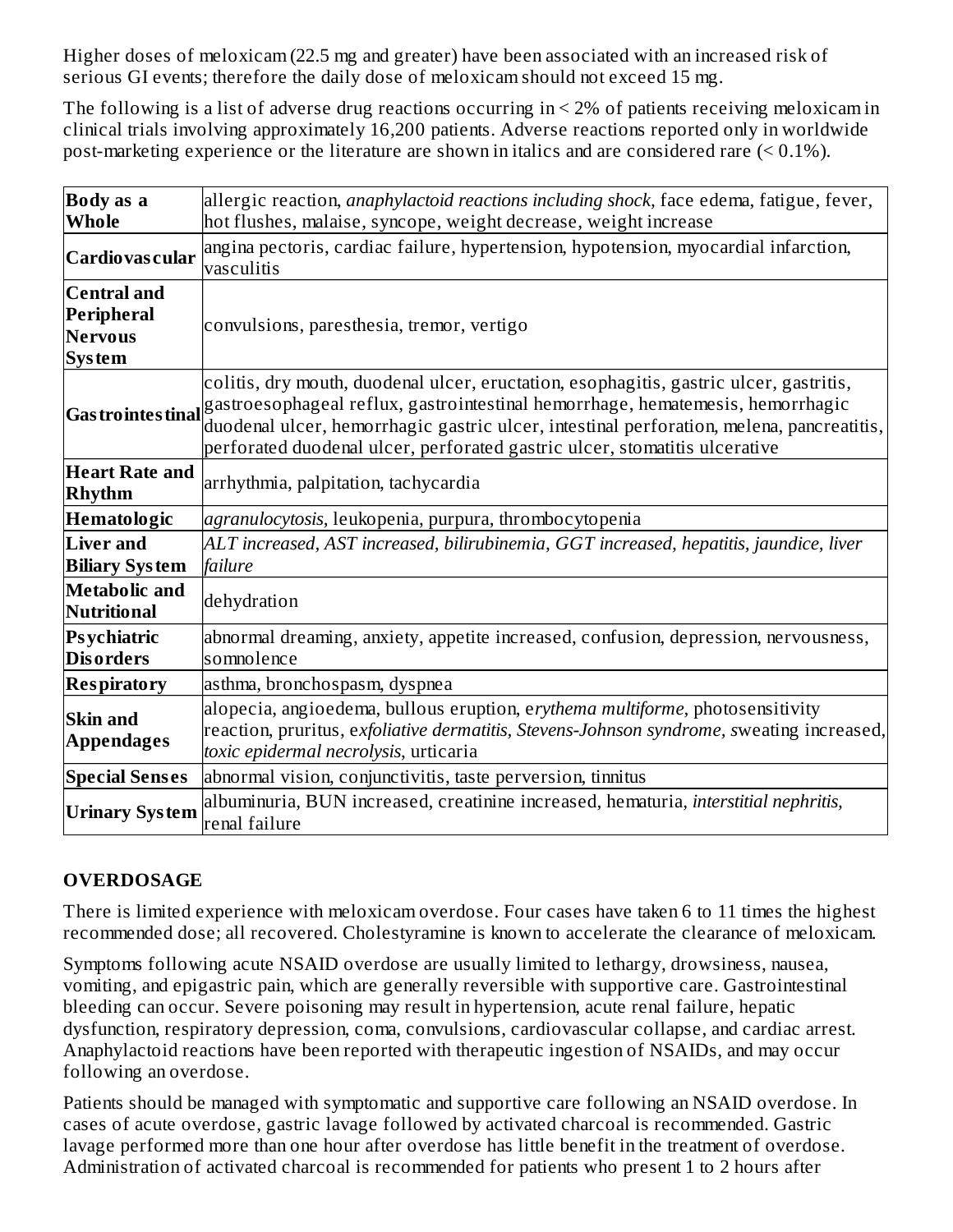overdose. For substantial overdose or severely symptomatic patients, activated charcoal may be administered repeatedly. Accelerated removal of meloxicam by 4 gm oral doses of cholestyramine given three times a day was demonstrated in a clinical trial. Administration of cholestyramine may be useful following an overdose. Forced diuresis, alkalinization of urine, hemodialysis, or hemoperfusion may not be useful due to high protein binding.

#### **DOSAGE AND ADMINISTRATION**

#### **Osteoarthritis**

Carefully consider the potential benefits and risks of meloxicam and other treatment options before deciding to use meloxicam. Use the lowest effective dose for the shortest duration consistent with individual patient treatment goals (see **WARNINGS**).

After observing the response to initial therapy with meloxicam, the dose should be adjusted to suit an individual patient's needs.

For the relief of the signs and symptoms of osteoarthritis the recommended starting and maintenance oral dose of meloxicam is 7.5 mg once daily. Some patients may receive additional benefit by increasing the dose to 15 mg once daily.

The maximum recommended daily oral dose of Meloxicam is 15 mg.

Meloxicam may be taken without regard to timing of meals.

### **HOW SUPPLIED**

Meloxicam tablets 7.5 mg and 15 mg are available as a pastel yellow colored, slightly mottled round biconvex uncoated tablets

Meloxicam tablets 7. 5 mg are available as follows and debossed with 'RA61' on one side and plain on other side:

NDC 63304-619-30 Bottles of 30

NDC 63304-619-10 Bottles of 1000

Meloxicam tablets 15 mg are available as follows and debossed with 'RA62' on one side and plain on other side:

NDC 63304-620-30 Bottles of 30

NDC 63304-620-10 Bottles of 1000

Store at 20 – 25° C (68 – 77° F). (See USP Controlled Room Temperature).Keep meloxicam tablets in a dry place.

Dispense tablets in a tight container.

Keep this and all medications out of the reach of children.

Manufactured for:

Ranbaxy Pharmaceuticals Inc.

Jacksonville, FL 32257 USA

by: Ohm Laboratories Inc.

North Brunswick, NJ 08902 USA

February 2007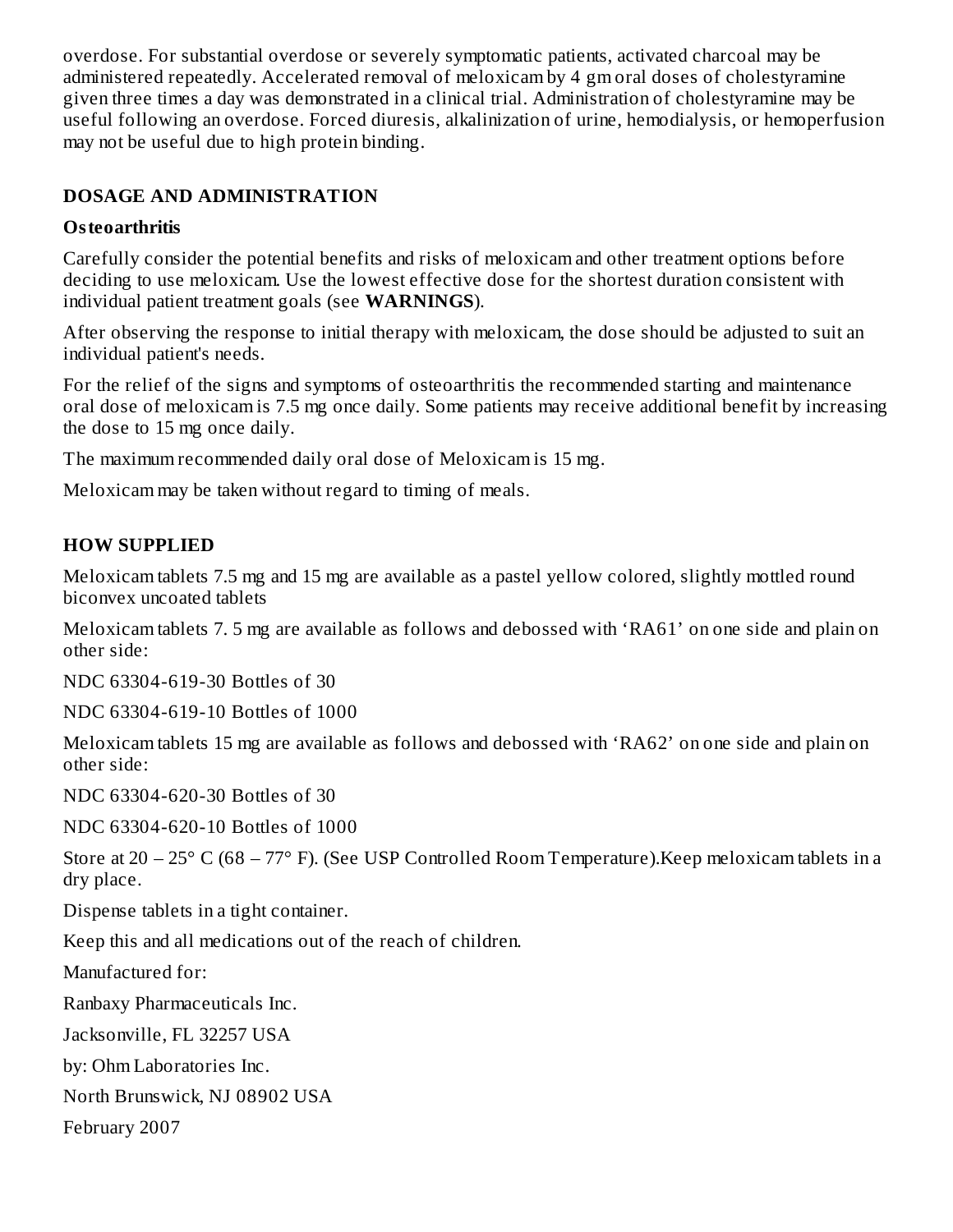### **MEDICATION Guide for Non-Steroidal Anti-Inflammatory Drugs (NSAIDs)**

#### **ATTENTION DISPENSER**: **Accompanying Medication Guide mustbe dispens ed with this product**.

MELOXICAM TABLETS

Rx only

(See the end of this Medication Guide for a list of prescription NSAID medicines).

**What is the most important information I should know about medicines called Non-Steroidal Anti-Inflammatory Drugs (NSAIDs)?**

**NSAID medicines may increas e the chance of a heart attack or stroke that can lead to death.** This chance increases:

- with longer use of NSAID medicines
- in people who have heart disease

**NSAID medicines should never be us ed right before or after a heart surgery called a "coronary artery bypass graft (CABG)."**

**NSAID medicines can caus e ulcers and bleeding in the stomach and intestines at any time during treatment. Ulcers and bleeding:**

- can happen without warning symptoms
- may cause death

### **The chance of a person getting an ulcer or bleeding increas es with:**

- taking medicines called "corticosteroids" and "anticoagulants"
- longer use
- smoking
- drinking alcohol
- older age
- having poor health

# **NSAID medicines should only be us ed:**

- exactly as prescribed
- at the lowest dose possible for your treatment
- for the shortest time needed
- 

### **What are Non-Steroidal Anti-Inflammatory Drugs (NSAIDs)?**

#### **NSAID medicines are us ed to treat pain and redness, swelling, and heat (inflammation) from medical conditions such as:**

- different types of arthritis
- menstrual cramps and other types of short-term pain

# **Who should not take a Non-Steroidal Anti-Inflammatory Drug (NSAID)?**

### **Do not take an NSAID medicine:**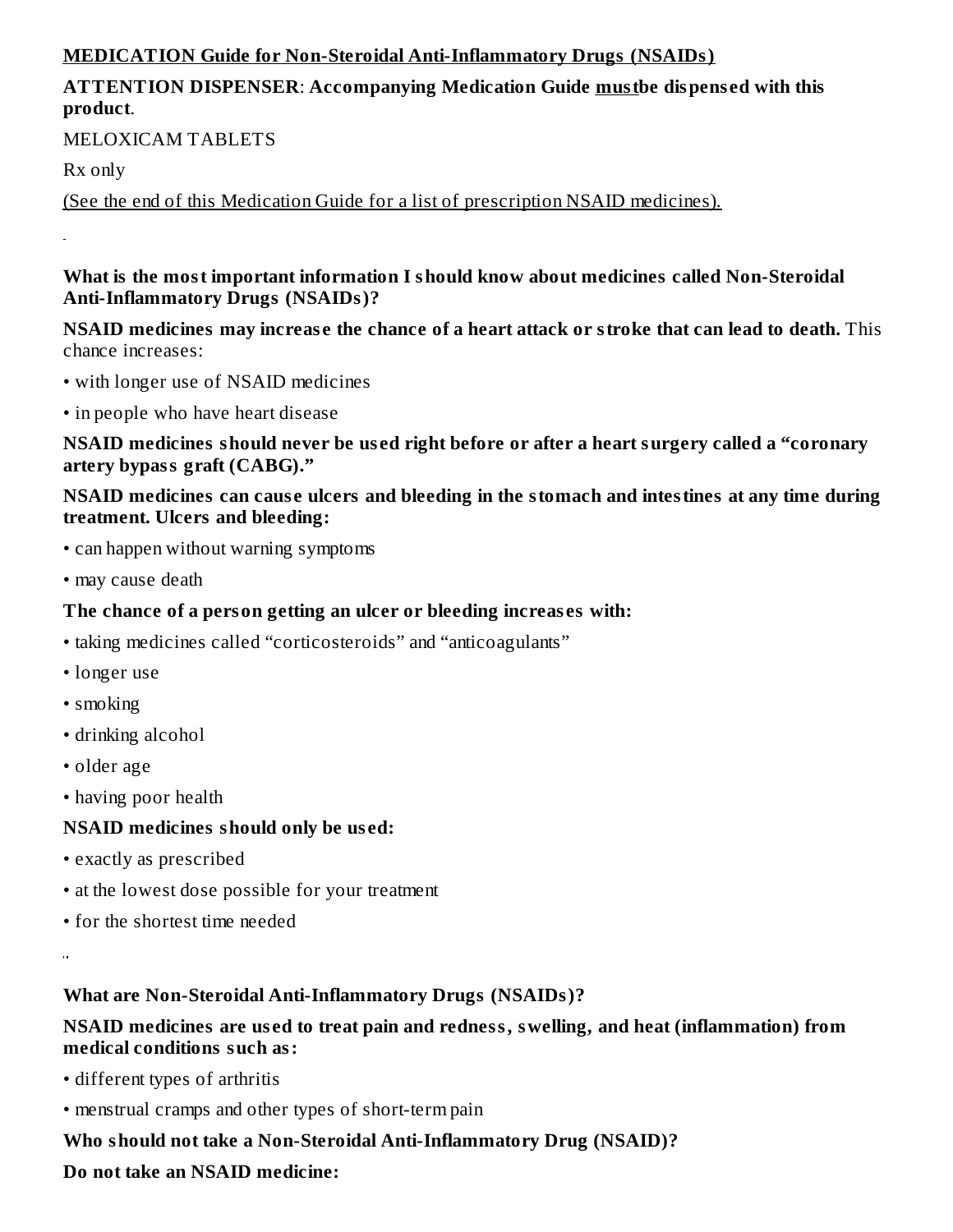- if you had an asthma attack, hives, or other allergic reaction with aspirin or any other NSAID medicine
- for pain right before or after heart bypass surgery

#### **Tell your healthcare provider:**

• about all of your medical conditions

• about all of the medicines you take. NSAIDs and some other medicines can interact with each other and cause serious side effects. **Keep a list of your medicines to show to your healthcare provider and pharmacist**

• if you are pregnant. **NSAID medicines should not be us ed by pregnant women late in their pregnancy**

• if you are breastfeeding. **Talk to your doctor**

#### **What are the possible side effects of Non-Steroidal Anti-Inflammatory Drugs NSAIDs)?**

| Serious side effects include:&                           | Other side effects include: |
|----------------------------------------------------------|-----------------------------|
| $\cdot$ heart attack                                     | • stomach pain              |
| $\cdot$ stroke                                           | • constipation              |
| • high blood pressure                                    | · diarrhea                  |
| • heart failure from body swelling (fluid retention) gas |                             |
| • kidney problems including kidney failure               | • heartburn                 |
| • bleeding and ulcers in the stomach and intestine       | • nausea                    |
| • low red blood cells (anemia)                           | • vomiting                  |
| ·life-threatening skin reactions                         | · dizziness                 |
| · life-threatening allergic reactions                    |                             |
| looplems including liver failure                         |                             |
| • asthma attacks in people who have asthma               |                             |

#### **Get emergency help right away if you have any of the following symptoms:**

- shortness of breath or trouble breathing
- chest pain
- weakness in one part or side of your body
- slurred speech
- swelling of the face or throat

#### **Stop your NSAID medicine and call your healthcare provider right away if you have any of the following symptoms:**

- nausea
- more tired or weaker than usual
- itching
- your skin or eyes look yellow
- stomach pain
- flu-like symptoms
- vomit blood
- there is blood in your bowel movement or it is black and sticky like tar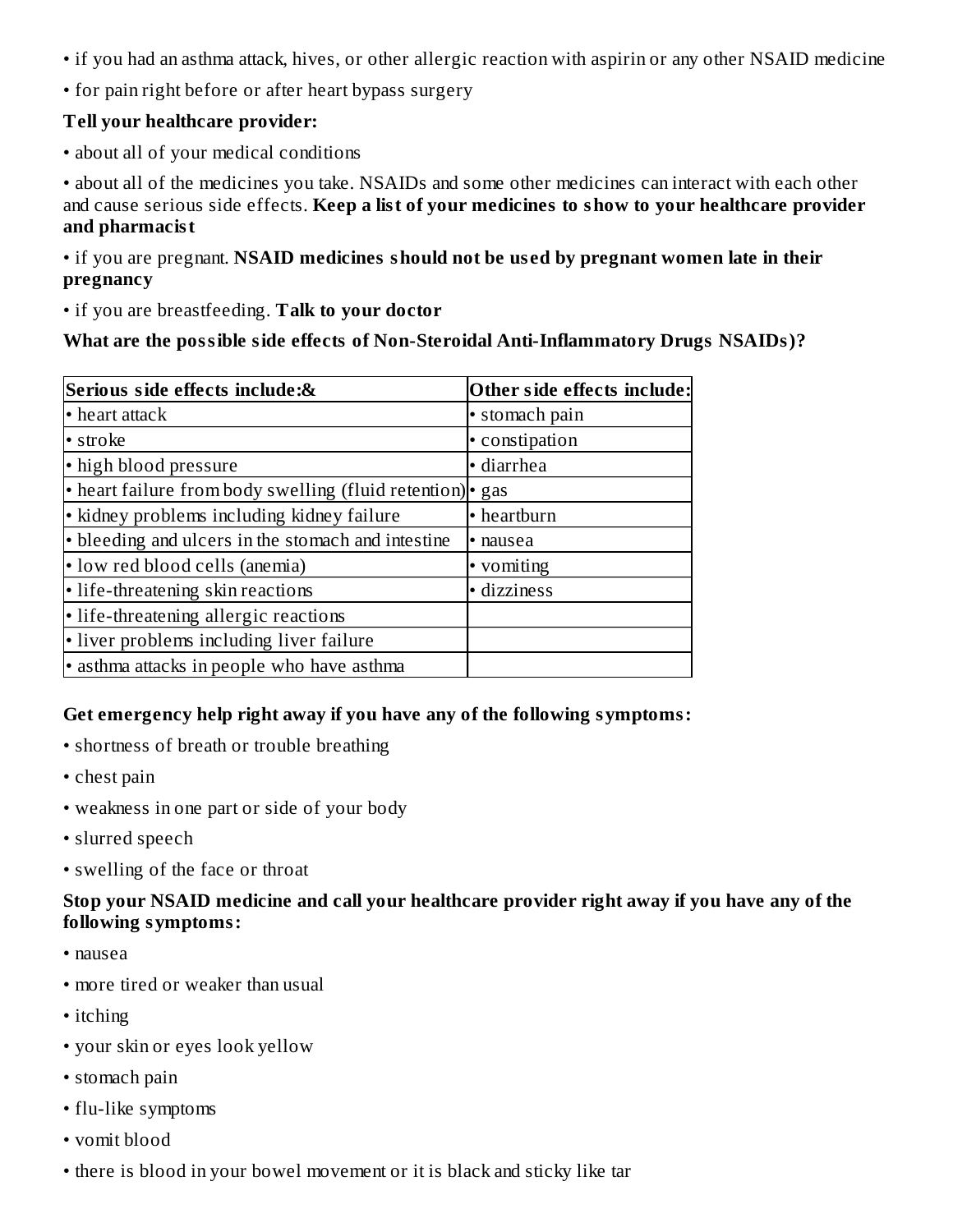- unusual weight gain
- skin rash or blisters with fever
- swelling of the arms and legs, hands and feet

These are not all the side effects with NSAID medicines. Talk to your healthcare provider or pharmacist for more information about NSAID medicines.

#### **Other information about Non-Steroidal Anti-Inflammatory Drugs (NSAIDs):**

• Aspirin is an NSAID medicine but it does not increase the chance of a heart attack. Aspirin can cause bleeding in the brain, stomach, and intestines. Aspirin can also cause ulcers in the stomach and intestines.

• Some of these NSAID medicines are sold in lower doses without a prescription (over-the-counter). Talk to your healthcare provider before using over-the-counter NSAIDs for more than 10 days.

#### **NSAID medicines that need a pres cription**

| Generic<br><b>Name</b>           | <b>Product Trademark(s)</b>                                                                                                                                                                      |
|----------------------------------|--------------------------------------------------------------------------------------------------------------------------------------------------------------------------------------------------|
| Celecoxib                        | Celebrex $^{\circledR}$                                                                                                                                                                          |
| Diclofenac                       | Cataflam <sup>®</sup> , Voltaren <sup>®</sup> , Arthrotec <sup>TM</sup> (combined with misoprostol)                                                                                              |
| Diflunisal                       | $Dolobid^{\circledR}$                                                                                                                                                                            |
| Etodolac                         | Lodine®, Lodine <sup>®</sup> XL                                                                                                                                                                  |
| Fenoprofen                       | Nalfon®, Nalfon® 200                                                                                                                                                                             |
| Flurbiprofen Ansaid <sup>®</sup> |                                                                                                                                                                                                  |
| Ibuprofen                        | Motrin <sup>®</sup> , Tab-Profen <sup>®</sup> , Vicoprofen <sup>®</sup> (combined with hydrocodone), Combunox <sup>™</sup><br>(combined with oxycodone)                                          |
|                                  | Indomethacin Indocin <sup>®</sup> , Indocin <sup>®</sup> SR, Indo-Lemmon <sup>TM</sup> , Indomethegan <sup>TM</sup>                                                                              |
| Ketoprofen                       | Oruvail <sup>®</sup>                                                                                                                                                                             |
| Ketorolac                        | $T$ oradol $^{\circledR}$                                                                                                                                                                        |
| Mefenamic<br>Acid                | Ponstel <sup>®</sup>                                                                                                                                                                             |
| Meloxicam                        | Mobic®                                                                                                                                                                                           |
| Nabumetone                       | Relafen <sup>®</sup>                                                                                                                                                                             |
| Naproxen                         | $N$ aprosyn $^{\circledR}$ , Anaprox $^{\circledR}$ , Anaprox $^{\circledR}$ DS, EC-Naprosyn <sup>TM</sup> , Naprelan $^{\circledR}$ , Naprapac $^{\circledR}$<br>(copackaged with lansoprazole) |
| Oxaprozin                        | Daypro <sup>®</sup>                                                                                                                                                                              |
| Piroxicam                        | Feldene <sup>®</sup>                                                                                                                                                                             |
| Sulindac                         | $Clinoril^{\circledR}$                                                                                                                                                                           |
| Tolmetin                         | $\mathop{\rm Tolectin}\nolimits^\circledR$ , $\mathop{\rm Tolectin}\nolimits\mathop{\rm DS}\nolimits^\circledR$ , $\mathop{\rm Tolectin}\nolimits^\circledR$ $600$                               |

All registered trademarks in this document are the property of their respective owners.

Manufactured for:

Ranbaxy Pharmaceuticals Inc.

Jacksonville, FL 32257 USA

by: Ohm Laboratories Inc.

North Brunswick, NJ 08902 USA

February 2007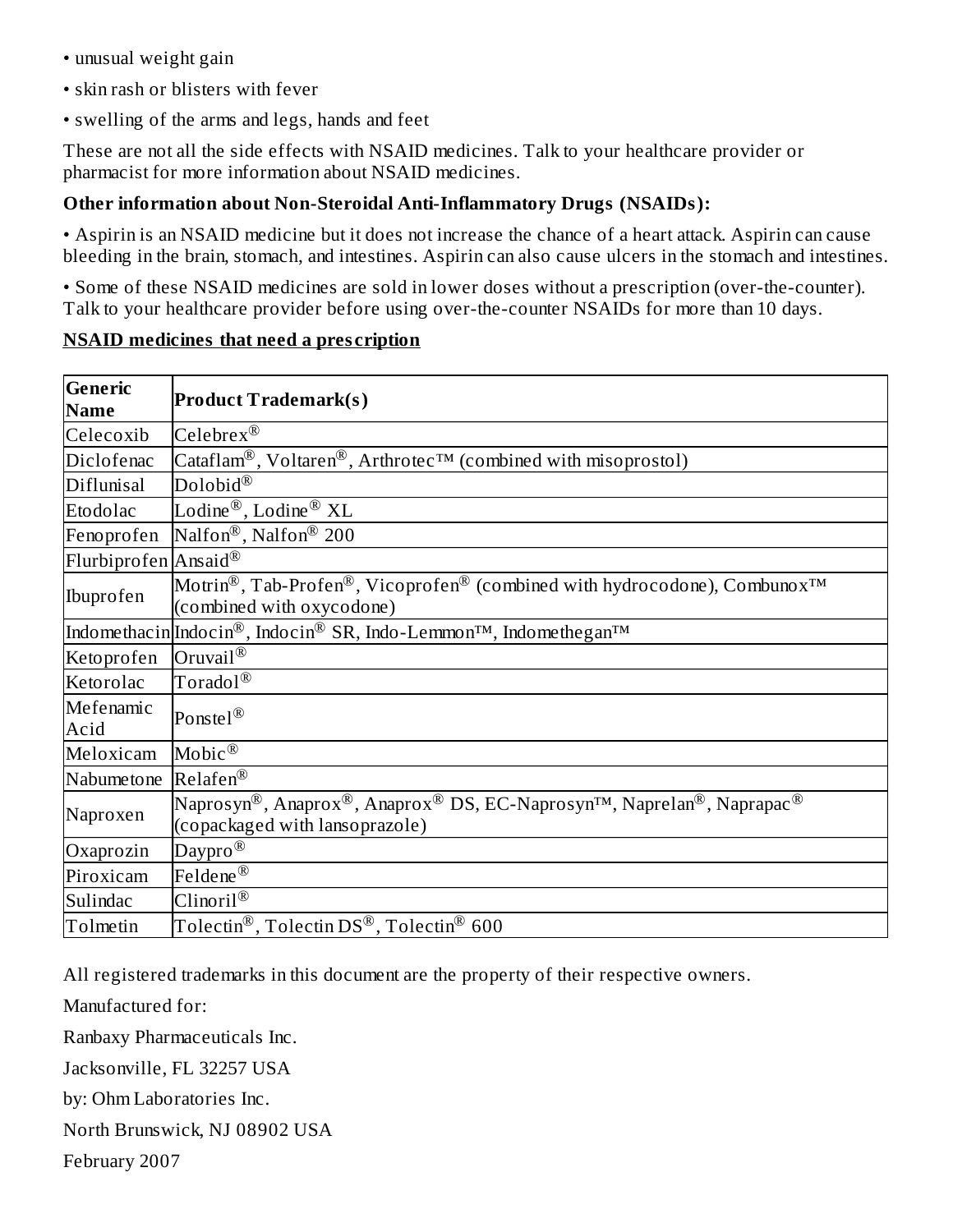# *This Medication Guide has been approved by the US Food and Drug Administration*

| <b>MELOXICAM</b>                            |                        |                                                            |                             |                          |                 |                           |
|---------------------------------------------|------------------------|------------------------------------------------------------|-----------------------------|--------------------------|-----------------|---------------------------|
| meloxicam tablet                            |                        |                                                            |                             |                          |                 |                           |
|                                             |                        |                                                            |                             |                          |                 |                           |
| <b>Product Information</b>                  |                        |                                                            |                             |                          |                 |                           |
| Product Type                                |                        | HUMAN PRESCRIPTION DRUG                                    |                             | Item Code (Source)       |                 | NDC:63304-619             |
| <b>Route of Administration</b>              |                        | ORAL                                                       |                             |                          |                 |                           |
|                                             |                        |                                                            |                             |                          |                 |                           |
|                                             |                        |                                                            |                             |                          |                 |                           |
| <b>Active Ingredient/Active Moiety</b>      |                        |                                                            |                             |                          |                 |                           |
|                                             |                        | <b>Ingredient Name</b>                                     |                             | <b>Basis of Strength</b> |                 | Strength                  |
|                                             |                        | Meloxicam (UNII: VG2QF83CGL) (meloxicam - UNII:VG2QF83CGL) |                             |                          |                 | 7.5 mg                    |
|                                             |                        |                                                            |                             |                          |                 |                           |
|                                             |                        |                                                            |                             |                          |                 |                           |
| <b>Inactive Ingredients</b>                 |                        |                                                            |                             |                          |                 |                           |
|                                             |                        | <b>Ingredient Name</b>                                     |                             |                          |                 | Strength                  |
| colloidal silicon dioxide ()                |                        |                                                            |                             |                          |                 |                           |
| crospovidone ()                             |                        |                                                            |                             |                          |                 |                           |
| lactose monohydrate ()                      |                        |                                                            |                             |                          |                 |                           |
| magnesium stearate (UNII: 70097M6I30)       |                        |                                                            |                             |                          |                 |                           |
| microcrystalline cellulose ()               |                        |                                                            |                             |                          |                 |                           |
| povidone ()                                 |                        |                                                            |                             |                          |                 |                           |
| sodium citrate dihydrate (UNII: B22547B95K) |                        |                                                            |                             |                          |                 |                           |
|                                             |                        |                                                            |                             |                          |                 |                           |
|                                             |                        |                                                            |                             |                          |                 |                           |
| <b>Product Characteristics</b>              |                        |                                                            |                             |                          |                 |                           |
| Color                                       | YELLOW (pastel yellow) |                                                            | <b>Score</b>                |                          |                 | no score                  |
| <b>Shape</b>                                | <b>ROUND</b>           |                                                            | Size                        |                          | 6 <sub>mm</sub> |                           |
| Flavor                                      |                        |                                                            | <b>Imprint Code</b>         |                          | <b>RA61</b>     |                           |
| <b>Contains</b>                             |                        |                                                            |                             |                          | false           |                           |
| Coating                                     | false                  |                                                            | <b>Symbol</b>               |                          |                 |                           |
|                                             |                        |                                                            |                             |                          |                 |                           |
|                                             |                        |                                                            |                             |                          |                 |                           |
| <b>Packaging</b>                            |                        |                                                            |                             |                          |                 |                           |
| <b>Item Code</b><br>#                       |                        | <b>Package Description</b>                                 | <b>Marketing Start Date</b> |                          |                 | <b>Marketing End Date</b> |
| 1 NDC:63304-619-30<br>2 NDC:63304-619-10    | 30 in 1 BOTTLE         | 1000 in 1 BOTTLE                                           |                             |                          |                 |                           |
|                                             |                        |                                                            |                             |                          |                 |                           |
|                                             |                        |                                                            |                             |                          |                 |                           |
|                                             |                        |                                                            |                             |                          |                 |                           |
| <b>MELOXICAM</b>                            |                        |                                                            |                             |                          |                 |                           |
| meloxicam tablet                            |                        |                                                            |                             |                          |                 |                           |
|                                             |                        |                                                            |                             |                          |                 |                           |

| <b>Product Information</b> |                         |                    |               |
|----------------------------|-------------------------|--------------------|---------------|
| <b>Product Type</b>        | HUMAN PRESCRIPTION DRUG | Item Code (Source) | NDC:63304-620 |